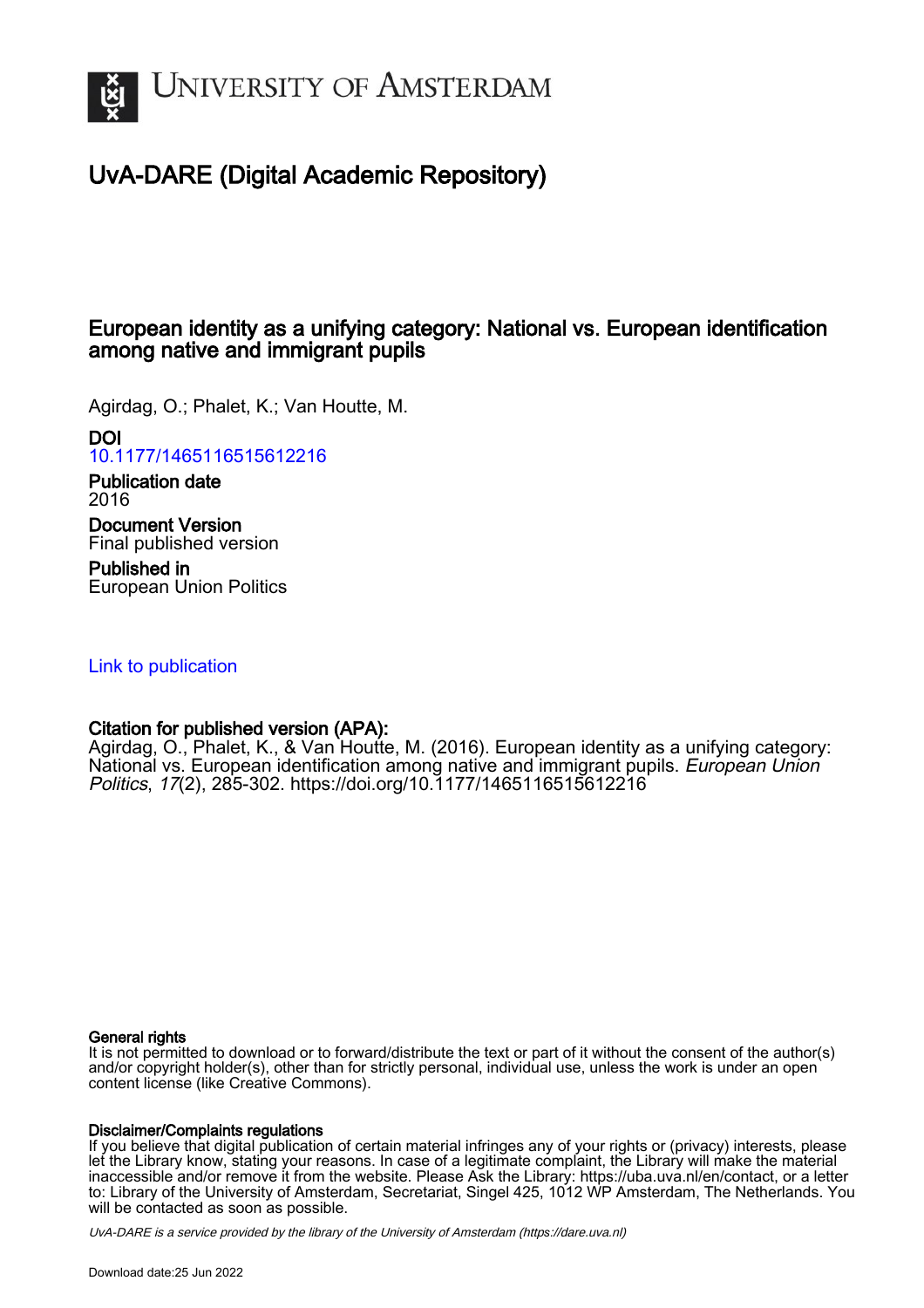#### Article



European identity as a unifying category: National vs. European identification among native and immigrant pupils

European Union Politics  $0(0)$  1–19 ! The Author(s) 2015 Reprints and permissions: sagepub.co.uk/journalsPermissions.nav DOI: 10.1177/1465116515612216 eup.sagepub.com



## Orhan Agirdag

Laboratory for Education and Society, University of Leuven, Belgium; Department of Educational Sciences, University of Amsterdam, The Netherlands

## Karen Phalet

Center for Social and Cultural Psychology, University of Leuven, Belgium

## Mieke Van Houtte

Department of Sociology, Ghent University, Belgium

#### Abstract

This article investigates whether European identity is a feasible and functional alternative to national identity. We examine the extent, determinants and consequences of national and European identification among (immigrant) Turkish and native Belgian pupils, with data gathered from 1629 pupils across 68 Belgian schools. The results show that immigrant Turkish pupils identify more strongly with Europe than with Belgium. The groups are closer to each other with respect to their European identification, while the latter is not in conflict with national identification. Moreover, European identity is less ethnically and more civically defined than national identity. Importantly, European identification was moderately related to academic achievement, though it is hard to make a causal claim.

#### Keywords

Academic achievement, diversity, European identity, immigrants, national identity

#### Corresponding author:

Orhan Agirdag, Laboratory for Education and Society, University of Leuven, Andreas Vesaliusstraat 2 – bus 3761, 3000 Leuven, Belgium. Email: orhan.agirdag@gmail.com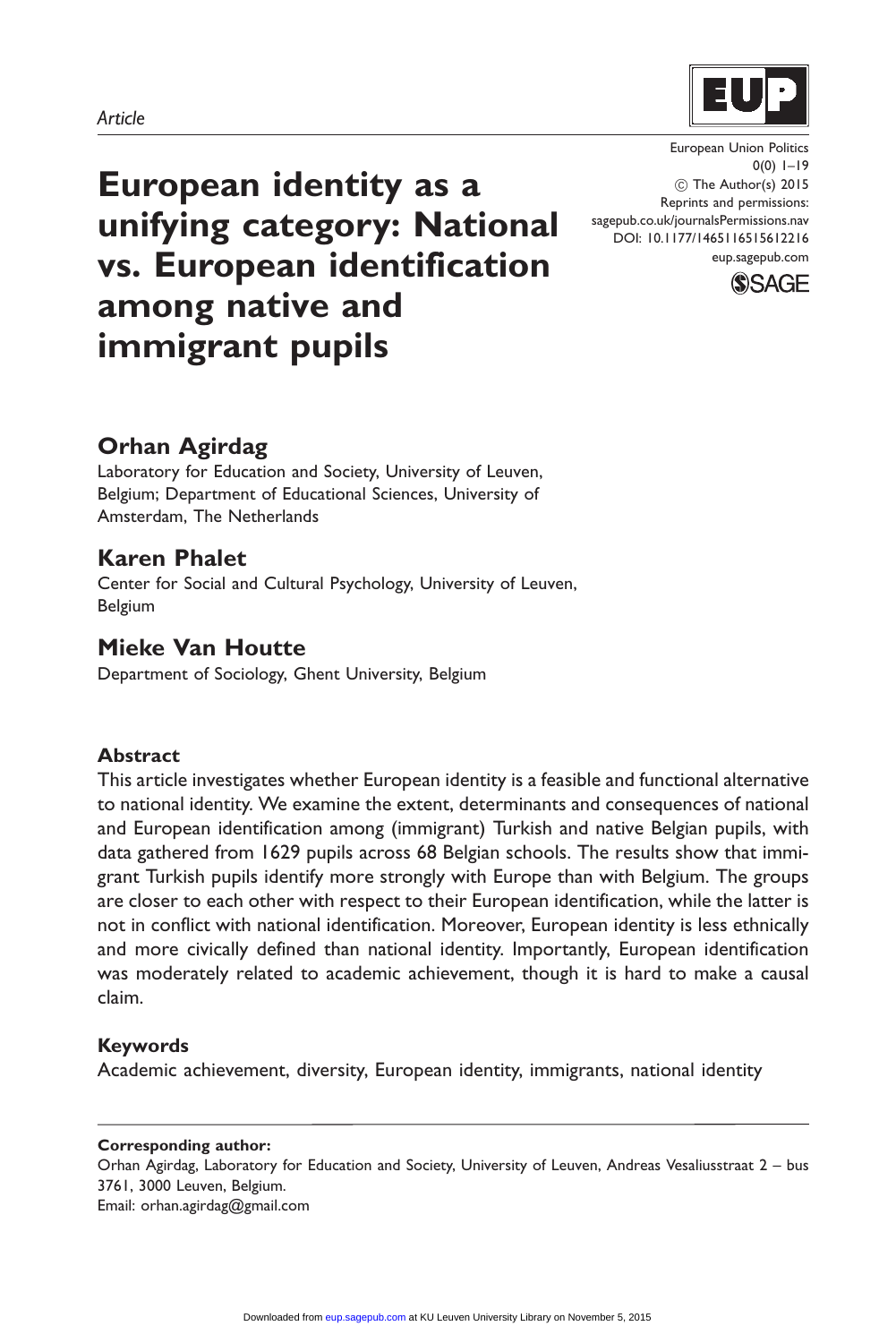## Introduction

Due to the continuing immigration and the increased political tensions after a set of terrorist attacks in the first decade of the 21st-century, multiculturalist policies have come in for significant criticism in various Western countries. At the same time, the issue of national identification is placed at the centre of national policies. That is, policy makers argue that multicultural policies of the earlier decades undermined immigrants' identification with their country of settlement (their host national identities), while this national identification is considered to be a key determinant of successful integration into the host society (Kundnani, 2007; Levrau and Loobuyck, 2013). However, as noted by Verkuyten and Martinovic (2012), the need for a common identity is not only advocated by assimilationist politics, but the proponents of multiculturalism as well argue that besides the recognition and affirmation of distinctive (ethnic) identities, a shared sense of nationhood is important for a well-functioning society.

There are structural obstacles that make it difficult for immigrants and their children to develop a sense of belonging to their host nation (see Alba and Foner, 2014; Verkuyten and Martinovic, 2012). Most importantly, in many countries, national identity is not represented as a civic category, but as an exclusive ethnic/racial category that does not include the ethnic background of immigrant minorities. This is particularly the case for second generation Muslim immigrants in European countries. For instance, labels such as 'German', 'Belgian' or 'Dutch' are commonly used to only refer to the native (Caucasian) majority group, even though second- and third-generation Muslims are formally citizens of their countries of residence (Alba and Foner, 2014; Pehrson et al., 2009). As such, in these sociopolitical contexts where national identity is primarily regarded as an ethnic/ racial category connoted to the native majority, immigrants and their children are deprived of the legitimacy to claim a national membership (Fleischmann and Phalet, 2015; Kunovich, 2009).

One possible political strategy to change this situation might be the redefinition of national categories, so it can be combined with ethnic minority identities, to open the way for the creation of multiple identities (see Modood, 2005; Verkuyten, 2004). A second approach – which received less political and scholarly attention – is to look for an alternative common identity that is functionally equivalent to national identities. At a higher level, there is supranational identity, in our case, European identity. Like national identity, European identity is a unifying category. Yet, European identity has an important advantage over national identities: according to Habermas (2001, 2002), the European citizenship is not defined in ethnic/cultural terms (like old European nations are), but it is defined in political terms, that is, by the sharing of democratic cosmopolitan values. In other words, European identity is more conceptualized as a civic identity, one which is less determined by ethnic characteristics such as language, religion or common descent. As such, for immigrant minorities, European identification might be a more realistic common identity than national identities are.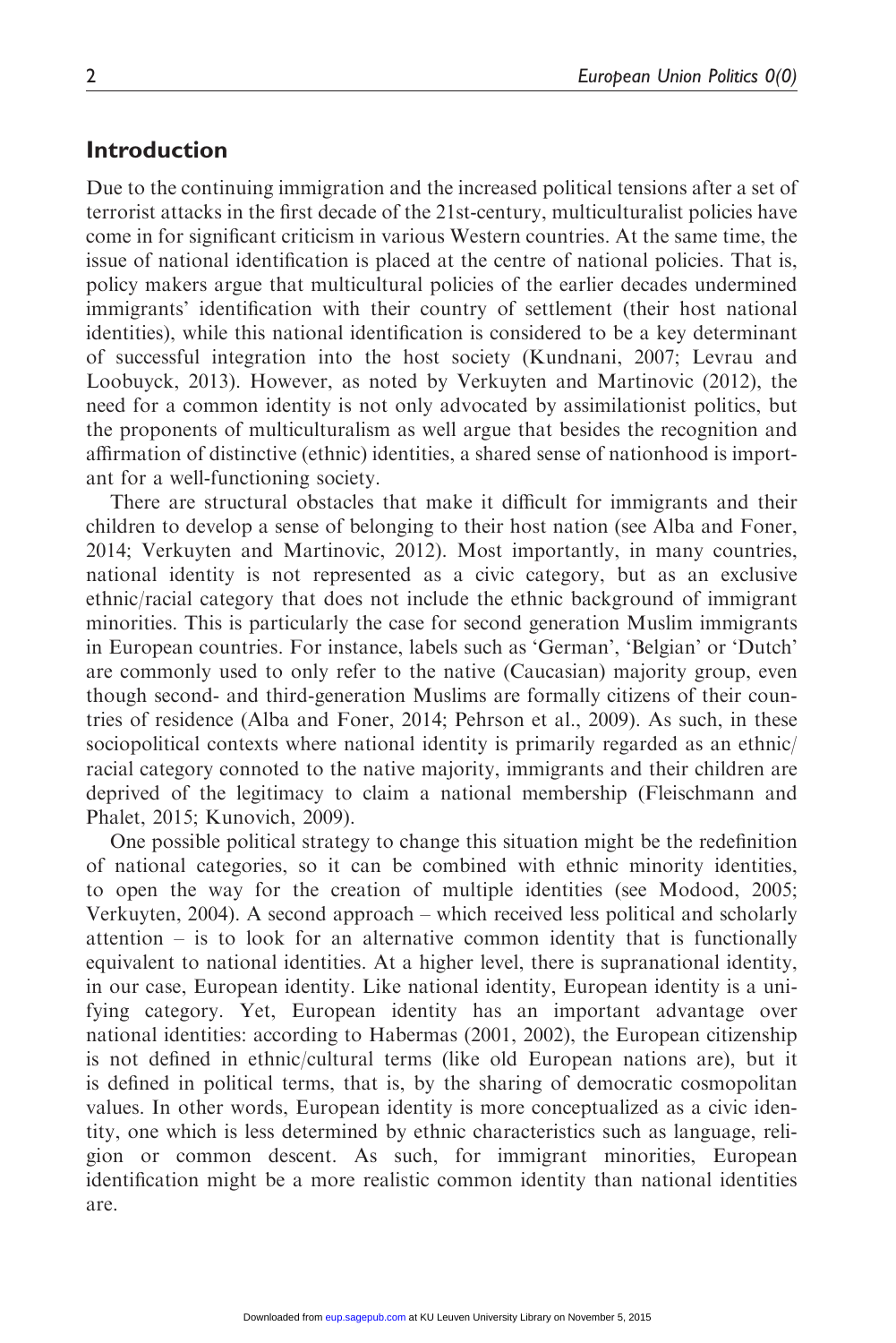An interesting immigrant minority group to consider in this respect is the Turkish group, which is one of the largest minority groups in Europe as well as in Belgium where this study is conducted. Turks in West-European countries tend to have low levels of national identification, even lower than other minority groups such as Moroccans (Vroome et al., 2014). However, less is known about their level of European identification.

The relevance of European identity for Turks dates at least back to the proclamation of the modern Turkish Republic in 1923. The main goal of the newly established republic was to 'Europeanize' the economic, political and social structures of the country. As early as 1959, Turkey applied for associate membership in the European Economic Community and in 1987 it submitted its application for a formal European Union (EU) membership (Risse, 2012). Until recently, opinion polls in Turkey have consistently shown that the majority remains supportive of the idea of EU membership (Kösebalaban, 2007), even though the support is declining as a reaction to the slowing of the EU membership process. An important obstacle to Turkey's membership remains European public opinion, which largely opposes it due to cultural concerns, i.e. fears of losing one's national culture (Gerhards and Hans, 2011; McLaren, 2007). Nevertheless, the Eurobarometer survey of 2009 shows that 46% of Turkish citizens have a 'fairly positive' to 'very positive' image of the EU. This percentage is at the same level as the Dutch and French citizens' regard of EU, i.e. both about 44% positive. Although the feeling of belonging to Europe is in Turkey lower than most European countries, it is comparable to British citizens' connectedness to Europe (see also Ecirli, 2011). Given this background and the historical, geographical and political relationships between Turkey and Europe, European identity might be permeable for ethnic Turks in Western Europe, as an alternative for the low level of national identification.

This study aims to explore these ideas from an empirical perspective by using data collected in Belgian schools at the end of the primary school; this is the age when children's national and European identities get a shape and remain relatively stable after that (Barrett, 1996; Reizabal et al., 2004). First, we will compare the levels of national (Belgian) identification and European identification among Turkish immigrant and native Belgian pupils. By doing so, we will establish whether both groups are closer to each other with respect to their European identification than with respect to their national identification. Secondly, we will examine social and ethnic determinants of both common identifications. Our expectation, based on Habermas (2001, 2002) is that European identification is less defined by 'ethnic' variables such as language use, religiosity and interethnic friendships than pupils' national identifications. Third, even if European identification turns out to be a feasible alternative (by which we mean: more strongly exhibited and less ethnically defined than national identification), the question arises whether it is a functional alternative. To provide an answer to this question, we will investigate how both common identities are related to pupils' successful incorporation into society, by examining the impact of national and European identification on the academic performances of pupils.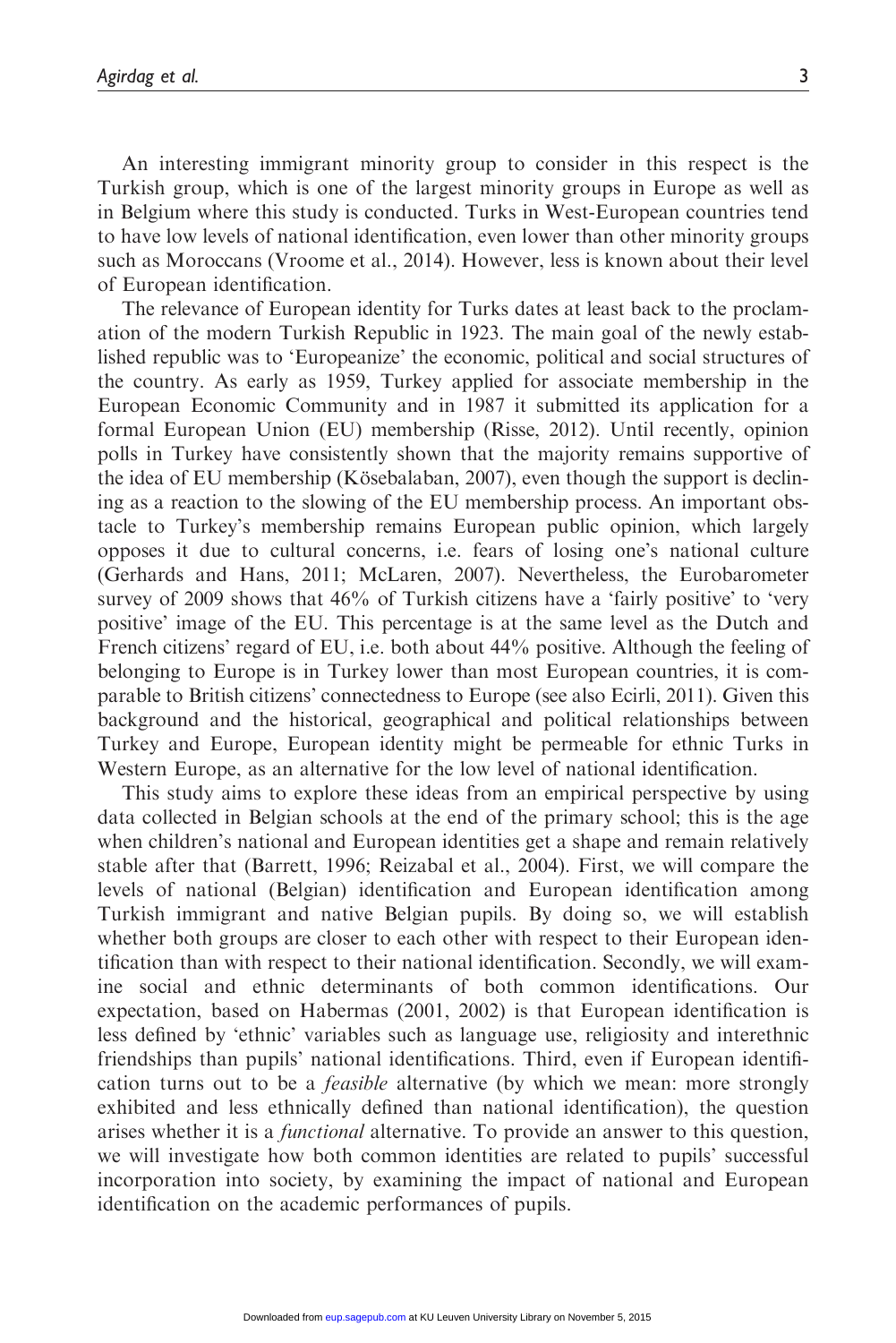#### National identification

National identification can be regarded as a part of the individual's social identity. Tajfel (1981: 255) defines social identity as 'that part of an individual's self-concept which derives from his knowledge of his membership of a social group (or groups) together with the value and emotional significance attached to that membership'. Drawing upon this definition, national identification can be considered as the self-identification and emotive meaning that an individual derives from membership in a national group.

With respect to immigrant and ethnic minorities, for a long time, a one-dimensional model was the dominant framework. Theories based on this model suggest that national identification and ethnic identification are antipodal, implying that the strength of ethnic identification is negatively related to national identification. By contrast, current scholars argue in favor of a bi-dimensional model. They point out that ethnic identification does not necessarily compete with national identification, since people can combine multiple identities (Hutnik, 1991; Phinney et al., 2001).

Previous empirical studies have generally shown that immigrant and ethnic minority groups identify less with the national category than natives and ethnic majority groups do (Maxwell, 2009; Phinney et al. 1997), although this depends on the given sociopolitical context (see Fleischmann and Phalet, 2015). Verkuyten and Martinovic (2012) note that the mean scores for minority groups are typically around the neutral midpoint of the scale, indicating a weak national identification. Research with children and young adolescents reveals similar results (Barrett, 2002; Carrington and Short, 1995; Lam and Smith, 2009).

There is an elaborated list of factors that can contribute to the development of a sense of national belonging of ethnic and immigrant minorities (for an overview, see Verkuyten and Martinovic, 2012). First, intergroup relations might play an important role in the development of national identification of minorities. For instance, most studies find a positive correlation between the number of native friends and nation identification (e.g. Agirdag et al., 2011; Sabatier, 2008; Vroome et al., 2014); although Leszczensky (2013) notes that this relationship might not be a causal one. Second, for religious minorities, the level of religiosity might have a negative impact on the level of national identification. Among European Turks, this is in particular the case for Sunnite Muslim (Verkuyten and Martinovic, 2012; Verkuyten and Yildiz, 2007). Third, group norms and behaviours such as the language use can contribute or impede the development of sense of national belonging. Previous studies have found that the extent to which the national/dominant language is spoken is related to higher levels of national identification (Hochman and Davidov, 2014; Vroome et al., 2014). As such, we expect that 'ethnic' characteristics such as religiosity, language use and interethnic friendships will have a significant impact on the level of pupils' national identification.

### European identification

Since the 1970s, the idea of European citizenship has been widely promoted by politicians, intellectuals and administrators involved in the European Community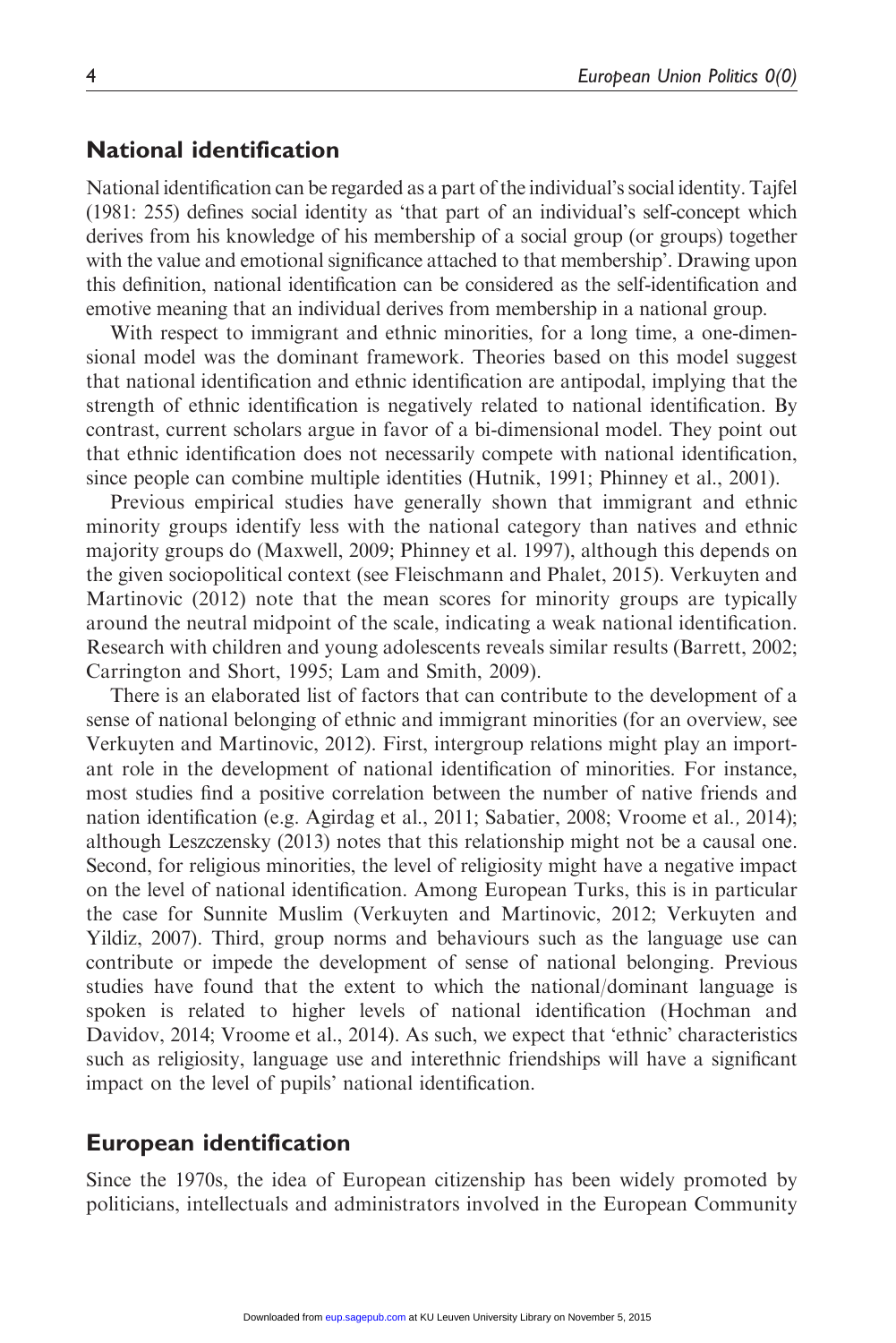(Bruter, 2005). With the rise of Eurosceptic politics, the discussion of the construction of a European identity has become increasingly popular and it has prompted the European policy makers to search for new ways to bond with its citizens (Hooghe and Marks, 2005). A substantial number of studies have examined the theoretical/political issues behind the notion of European identity, such as its definition, its place and function in the European integration process and the relationship that exists between European identity and national identities (e.g. Carey, 2002; Risse, 2003; Sigalas, 2010). Other researchers have identified various determinants that can inform whether people feel a sense of European identity, such as gender and social class (e.g. Citrin and Sides, 2004; Medrano and Gutiérrez, 2001; Verhaegen et al., 2013).

Barrett (1996) found that the sense of European identity tends to emerge when children are between 6 and 10 years old. The same study also found that the awareness of belonging to the European supranational group seemed to peak around 10 years old, staying relatively stable between the ages of 10 and 14. In another study that examined European identity amongst English children, Barrett (1996) demonstrated that, in terms of forming their sense of identity, European identification was less important for children than their gender, their religion or their national identity. This was also found in several other studies, including those conducted with children in the Basque Country (Reizabal et al., 2004), with children in Greek Cyprus (Philippou, 2005) and with young adults across six European countries (Austria, Czech Republic, Germany, Slovakia, Spain and United Kingdom) (Boehnke and Fuss, 2008).

Previous studies point out that people's identification with Europe is influenced by their socioeconomic, gender and immigration background. With respect to gender, studies have consistently found that men are more likely to exhibit higher levels of European identification than women do, although this correlation is rather weak (Agirdag et al., 2012; Fligstein, 2009; Quintelier et al., 2014; Verhaegen et al., 2013). For pupils, higher parental socioeconomic status (SES) has also been found to be related to a stronger European identification (Agirdag et al., 2012; Medrano and Gutiérrez, 2001). The role that an immigration background plays in whether – and to what extent – an individual identifies with Europe is increasingly being studied. In a cross-national study among adolescents in 21 European countries, Verhaegen et al. (2013) report that first-generation and second-generation immigrants exhibit lower levels of European identity than native young adolescents. Similar results are shown by Agirdag et al. (2012) who find that in Belgium children with Moroccan and Turkish roots identified less strongly with Europe than native Belgian children. In another study in Belgium, Quintelier and her colleagues (2014) show that only immigrants from the Netherlands had lower European identification than native-born Belgian students, while no significant differences are found with other groups of immigrants. In the more Eurosceptic sociopolitical context, Cinnirella and Hamilton (2007) find that Asian–British respondents exhibited a stronger sense of European identity than did native White–British respondents.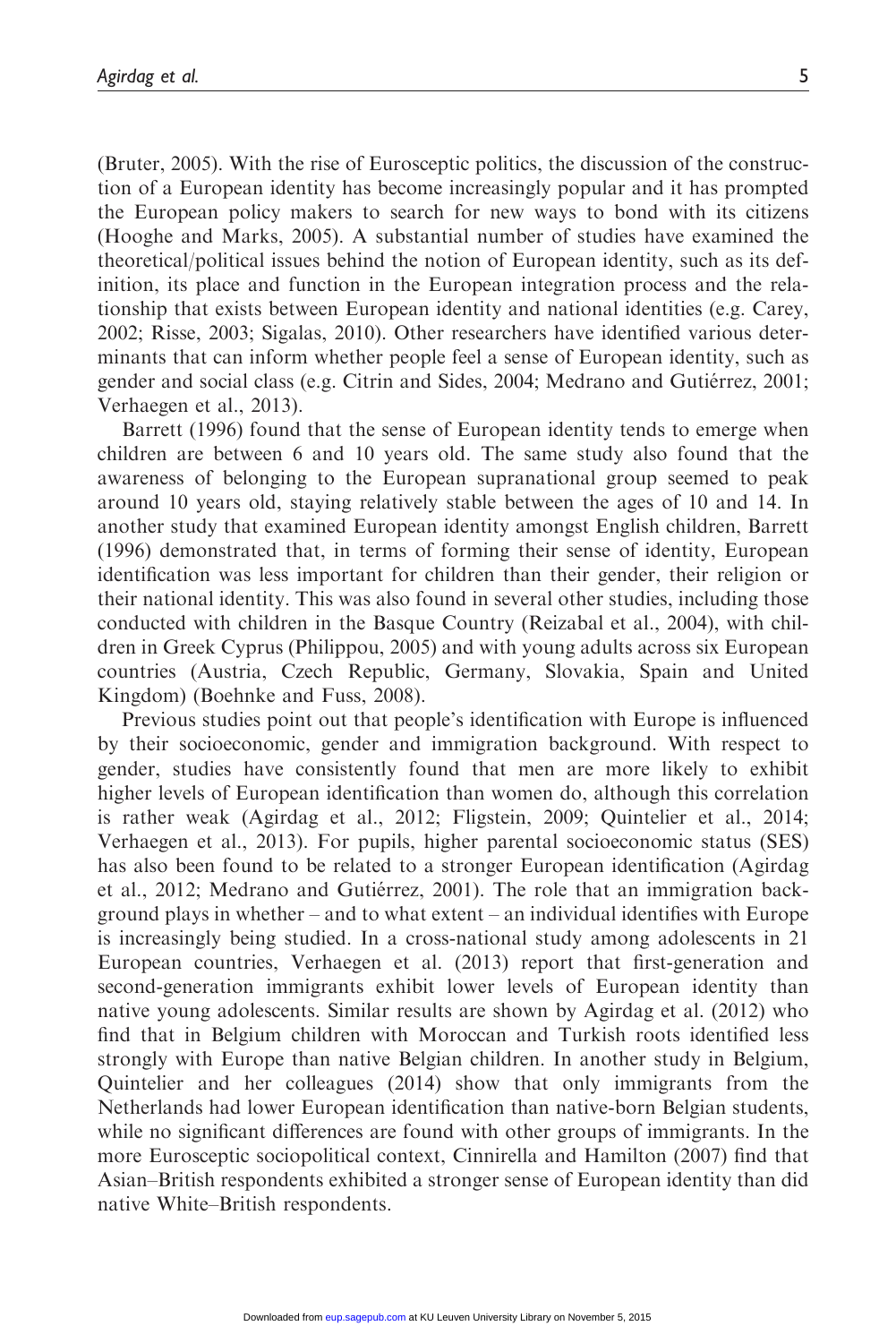In the present study, we will compare the extent and the determinants of both common identities, i.e. national (Belgian) and supranational (European) identification. European identity is sociopolitically more defined as a *civic* category than national identities which are ethnically connoted to the (Caucasian) native majority (Habermas, 2001, 2002). Moreover, Europe is represented as being dynamic (e.g. EU as a growing entity) and as indispensable multinational (e.g. Europe consist of many nations). This makes European identity a more accessible and permeable category (see also Bruter, 2004; Faas, 2007). The higher permeability of the European identity for ethnic minorities can also be framed with the Ingroup Projection Model (IPM; see Bianchi et al., 2010; Mummendey and Wenzel, 1999). IPM posits that people tend to spontaneously project their features onto the superordinate category. The higher the level of the superordinate category, the more easily groups can be counted as being part of that identity. For instance, while immigrant Turkish pupils are rarely seen as a representative of a national (Belgian) identity, it is easier for them to reach some aspects of being European.

Given this implication of IPM and the Habermasian idea of European identity as a civic identity, we expect that (1) immigrant (Turkish) pupils will identify more strongly with Europe than with Belgium (2) and that for both groups (native Belgians and Turkish pupils) ethnic variables (such as language use, interethnic friendships and religiosity) will be more strongly associated with national identification than European identification. However, we also expect that native Belgians still identify more strongly with Europe than pupils of Turkish descent, as Turkey has a historical and political ambivalent relationship to Europe. For instance, Turkey is a member of Council of Europe, but not a member of EU.

#### Common identities and academic achievement

Above and beyond the question whether immigrant students identify more with Europe than their host nation, the question arises about the relevance of both common identities. Previous studies point out that a stronger European identification is a predictor of higher levels of tolerance towards ethnic minorities (Dejaeghere and Quintelier, 2008) and that it promotes democratic values (Kennedy, 2013). However, no study that we are aware of has examined the relationship between European identification and academic performance. Yet, with respect to young people, the level of academic achievement is one of the most important indicators of successful incorporation into society. But can we theoretically expect an association between pupils' national or supranational identification and their educational achievement?

Classical assimilation theory posits that cultural assimilation is a prerequisite to the structural adaptation of immigrants into the institutions of the society (Alba and Nee, 1997; Gordon, 1964). Ogbu (1994) makes a similar point with respect to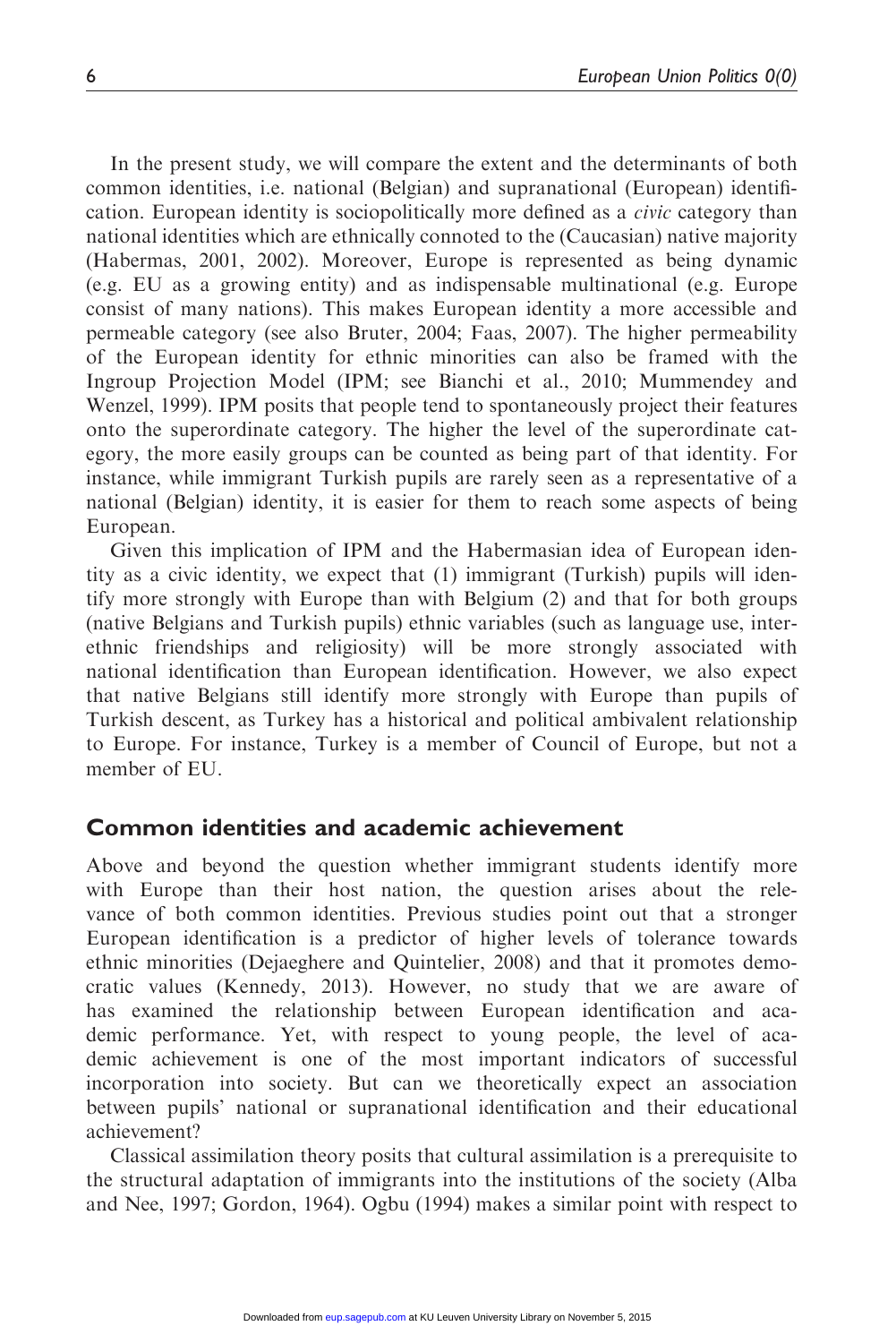the education of ethnic minorities. He observed that school success for minorities largely depends on the extent to which students corroborates to the value system of the school, which is in line with the dominant/national culture and identity. Different empirical studies show that a higher identification with the nation is associated with higher levels of academic achievement (Baysu et al., 2011; Hannover et al., 2013; Phinney et al., 1997; Trickett and Birman, 2005). However, for minorities, there might be a downside to higher national identification as well. Especially in contexts such as Western Europe where national identities are historically connoted with the ethnic majority, a higher sense of national identification among minorities goes together with lower ethnic identification (Fleischmann and Phalet, 2015). This diminishing ethnic identity might be detrimental for achievement. Indeed, empirical studies show that a stronger ethnic identification buffers against the negative effects of discrimination on school performances (Branscombe et al., 1999; Eccles et al., 2006) and that a stronger sense of connection to one's ethnic identity and community is related to higher levels of educational attainment (Altschul et al., 2006; Phinney et al., 1997). Identification with the ethnic group improves academic achievement because it is associated with higher self-esteem and it forms a protective factor against stereotype threats (Davis et al., 2006; Wong et al., 2003). For the native majority group, on the other hand, high levels of national identification might also be detrimental as it predicts negative attitudes against minorities (Maddens et al., 2000; Stevens et al., 2014) and goes hand in hand with reduced social capital (Reeskens and Wright, 2013).

It is here were the importance of European identification as a form of supranational identity comes in. On the one hand, it might be functionally equivalent to national identification because both common identities are legitimate parts of the value systems of schools in West Europe. As such, a higher attachment to Europe might facilitate pupils' attachment to school or, to put it differently, their sense of school belonging. A sense of school belonging is not only very important because pupils have the right to feel welcomed at their schools, but it is also important because a higher sense of school belonging improves academic achievement and reduces anti-school behaviour (Johnson et al., 2001). On the other hand, European identity has the advantage that it is a multinational, a more civic and more inclusive category than national identities that are more ethnically defined. If European identity is indeed less in conflict with ethnic identities, a higher sense of it is less likely to trigger a loss of 'multicultural capital' or a loss of connectedness to one's own ethnic community. This is in contrast with the potential negative effect of national identity on ethnic identities. Along those lines, European identification might combine the positive aspects of national identification (i.e. sense of belonging to the dominant value system school) without the risk of losing the benefits of ethnic identity. As such, we expect a stronger relationship between European identification and academic achievement, than between national identification and academic achievement.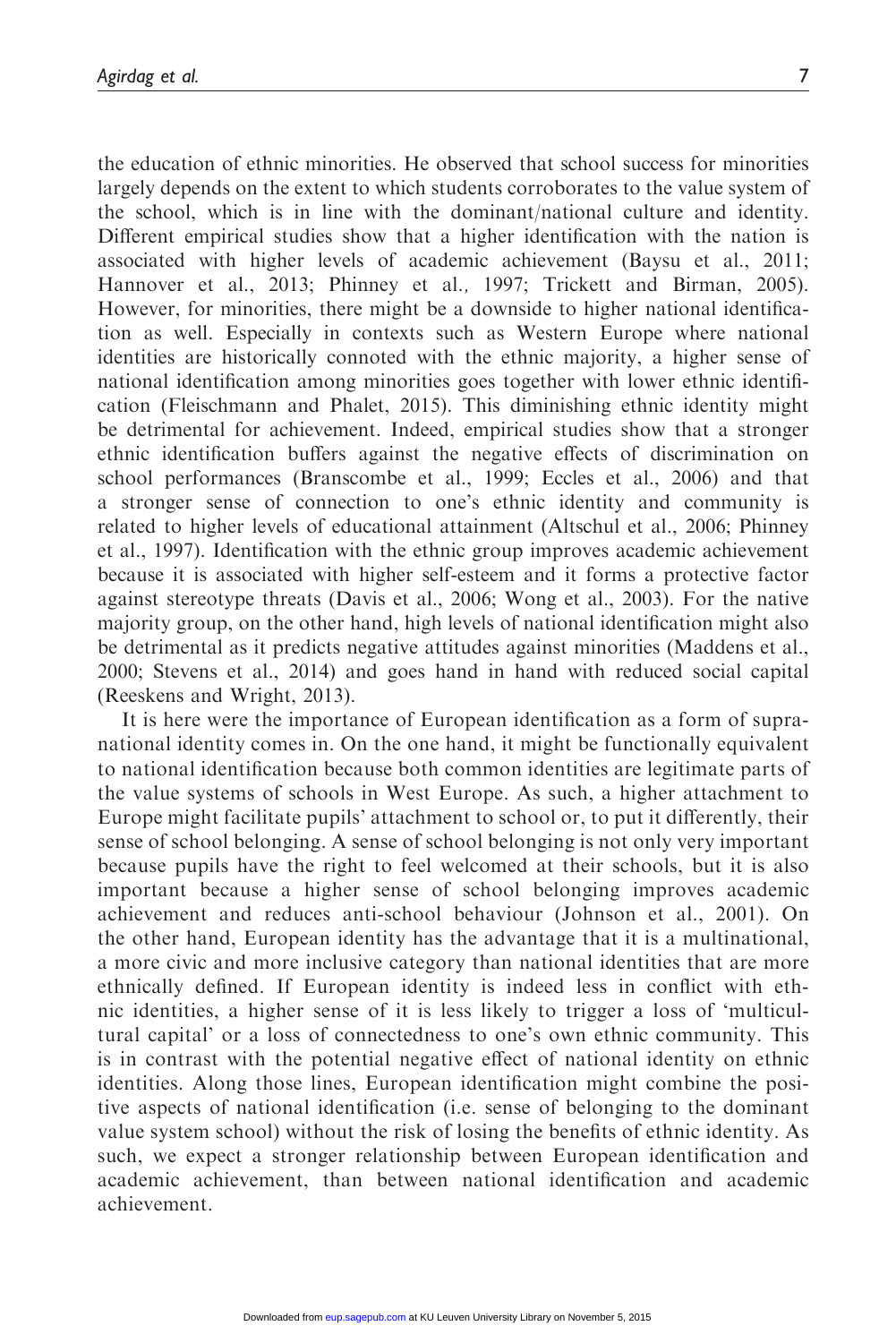## **Methods**

#### Sample

We used data gathered in 2008–2009 from 1629 pupils (with a mean age of 11.51) from a sample of 68 primary schools in Flanders, Belgium. Multistage sampling was conducted. First, three cities with a high numbers of immigrants were selected. Second, based on data gathered from the Flemish Educational Department, we asked 116 primary schools in these selected cities to participate; this yielded a positive response of 54%. In all of the 68 participating schools, we gave a questionnaire to all the fifth-grade pupils. If there were fewer than 30 fifth-grade pupils present, all the sixth-grade pupils were surveyed as well. The pupils completed the questionnaires and a math achievement test in their classroom in the presence of one or two researchers. Given time limitations, not all curriculum subjects could be tested, so the focus was on math achievement because a large proportion of the respondents were not native Dutch speakers, and math tests are less linguistically biased than subjects such as reading (Abedi et al., 2004). While a total of 2845 pupils completed the questionnaire, we will only use the data of native Belgian and Turkish students. Students are categorised as native Belgian if both their parents and grandmothers were born in Belgium ( $N = 1178$ ). They are categorized as Turkish, if one of their parents or grandmothers was born in Turkey  $(N = 451)$ . Other students are excluded from the sample.

### Research design

We began the analysis by comparing the mean level of national and European identification of both groups and we examine the difference between European and Belgian identification within both groups. For this purpose, we conducted an independent sample t-test. Furthermore, we used *Pearson's* correlations to examine whether both identifications are positively or negatively related to each other. For these analysis, SPSS21 was used.

To examine the determinants and consequences of European and Belgian identification, we conducted multilevel regression analyses as the data set consists of a clustered sample of pupils nested within schools (using MPLUS 6, TWOLEVEL procedure). First, we examined the impact of grade, social variables (gender and parental SES) and ethnic variables (i.e. interethnic friendships, religiosity and language). Second, we investigated the relationship between both common identifications (national and European) and academic achievement, while controlling for the covariates in the previous model (i.e. grade, gender, parental SES, language use, religiosity and interethnic friendships) to account for spurious and cofounding relationships.

Missing data were dealt with using the full information maximum likelihood method (FIML). FIML uses all available data to estimate parameters on the basis of the available complete data as well as the implied values of the missing data, given the observed data (see Enders and Bandalos, 2001). Metric predictors are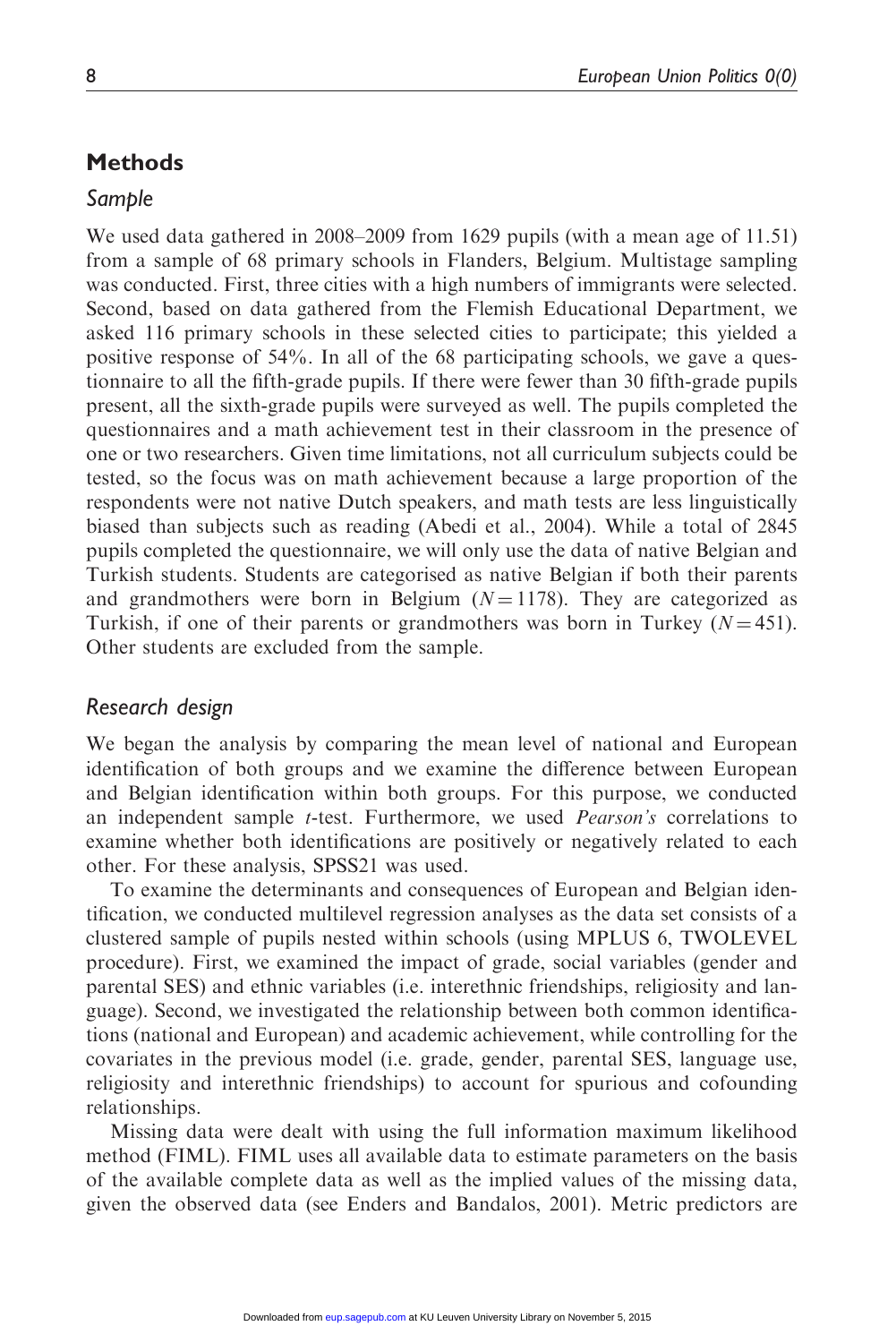grand mean centered in the multilevel regression analysis. Unstandardized effects are reported in the tables. Standardized effect sizes are reported in the Results section. The so-called StdYX standardization is reported which is achieved by the multiplication of the effect size with the standard deviation of the predictor variable divided by the standard deviation of the dependent variable.

#### Variables

To assess the levels of European identification and Belgian identification among the children in our sample set, we used a scale based on five items from the Collective Self-Esteem Scale (Luhtanen and Crocker, 1992). The items on European identification scale were 'I consider myself a European', 'I often regret that I am a European' (reverse score), 'I am glad to be a European', 'I often feel that Europe is worthless' (reverse score) and 'I feel good about Europe'. Same items are used for Belgian identification where the notion of 'European' is replaced by 'Belgian' for these items. (It should be noted that it is very common for Flemish people to identify with both Belgium and Flanders, and most people identify equally strong with both categories (Billiet et al., 2003). There were five answer categories, ranging from absolutely do not agree (score 1) to completely agree (score 5). Responses to these five items were averaged. The Belgian and European identification scales yielded satisfactory Cronbach's alphas of respectively 0.806 and 0.817.

Academic achievement is measured by math achievement, measured using a test developed by Dudal and Deloof (2004), which is based on standardized educational attainment levels for Flemish students in the fifth grade of their primary education. The test consists of 60 items, which cover elementary arithmetic, problem solving, fractions, decimals and long division. The reliability (alpha) coefficient for the tests was 0.920. Scores are calculated by using a two-parameter Rash Model Item Response Theory (IRT).

Students' parental SES was measured by means of the occupational status of students' father and mother (Erikson et al., 1979); the highest of both was used as an indicator of the family SES.

We measured *Dutch language use* with seven items. Pupils indicated the degree to which they speak Dutch or another language (1) at home with their father; (2) at home with their mother; (3) at home with other siblings; (4) in the classroom with friends; (5) at the playground with friends; (6) outside the school with friends and (7) on the internet. Each item has five possible responses ranging from 'always another language' (score 1) to 'always Dutch' (score 5). Responses to these five items were averaged. This scale yielded a Cronbach's alpha of 0.912. It should be noted that his variable is relevant for both immigrant and native Belgian pupils as in Flanders many native Belgian pupils are from families where French is spoken.

Two items measure the level of *religiosity*. First, pupils were asked 'how important is religion for you' and the answers ranged from 'completely not important' (score 1) to 'very important' (score 5). Second, they stated how many times they go to a mosque or church and the answers ranged from 'never' (score 1) to 'very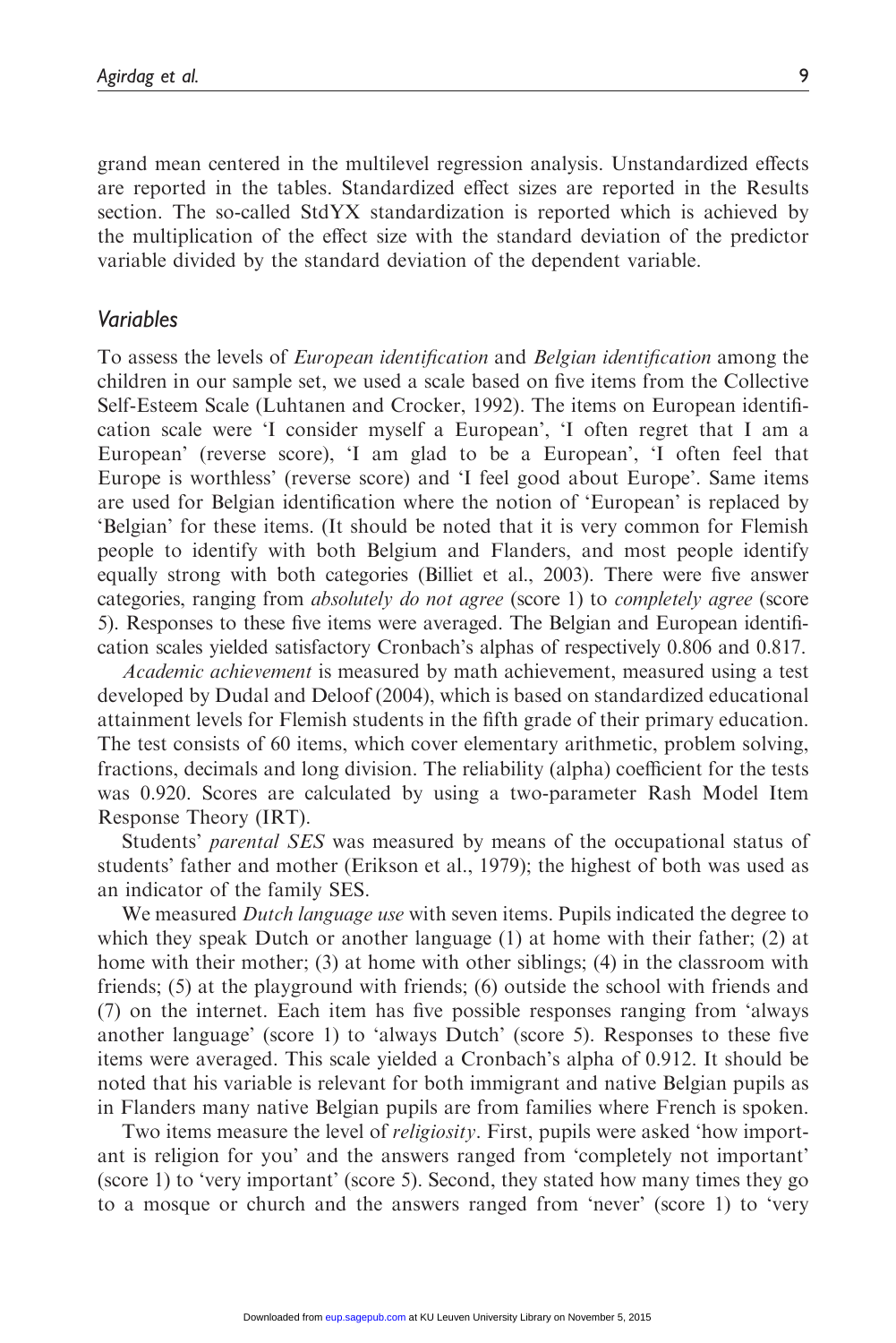frequently' (score 5). Mean score of both items is calculated as indicator of religiosity.

And finally, to measure pupils' interethnic friendship, we asked non-native pupils to state how many of their friends at school had a Belgian origin and we asked native pupils to state how many of their friends at school had a non-Belgian origin. There were five possible answers: nobody (score 1), a few (score 2), half of them (score 3), most of them (score 4) and all of them (score 5).

Finally *gender* and *grade* (fifth grade coded 0; sixth grade coded 1) are included in the models as well. See online appendix (Table A1) for descriptive statistics.

#### Results

#### The extent of national and European identification

Native Belgian pupils have a higher level of both national identification and European identification than pupils with Turkish roots. The independent sample t-tests show that the difference between both groups is statistically significant for national identification (difference  $= 1.371$ ;  $t = 33.38$ ;  $p < 0.001$ ). In terms of Cohen's  $d$  ( $= 1.81$ ), this is a large difference. For European identification, the difference between native Belgian pupils and Turkish immigrant pupils is significant (difference = 0.813;  $t = 14.32$ ;  $p < 0.001$ ) and large ( $d = 0.91$ ). However, for native Belgian pupils, the level of national identification is higher than their level of European identification (difference = 0.164;  $t = 6.545$  p < 0.001). The reverse is true for Turkish pupils: they identify more with Europe than with Belgium (difference  $= 0.392$ ;  $t = 8.403$ ;  $p < 0.001$ ). See online appendix (Table A1). Consequently, native Belgian pupils and Turkish pupils are closer to each other with respect to their European identification than with respect to their sense of Belgian identity. Moreover, European and national identities are not mutually exclusive. On the contrary, as shown in the online appendix, for both groups, there is a significant correlation between their national identification and their European identification ( $p < 0.001$ ). While both correlations were medium in effect size, the correlation is slightly stronger for the Turkish subsample  $(r=0.479)$  than for the native Belgian subsample  $(r=0.383)$ . See online appendix (Table A2).

#### Determinants of national and European identification

Table 1 displays the determinants of national and European identification. A significantly higher level of national identification is predicted for Turkish pupils who speak more often Dutch (*standardized* effect size  $[\beta] = 0.312$ ;  $p < 0.001$ ), those who are less religious ( $\beta = -0.175$ ;  $p = 0.002$ ), and those with more native Belgian friends  $(\beta = 0.227; p < 0.000)$ . On the other hand, Turkish pupils' gender and their parental SES do not have a significant impact. Hence, 'ethnic' variables such as language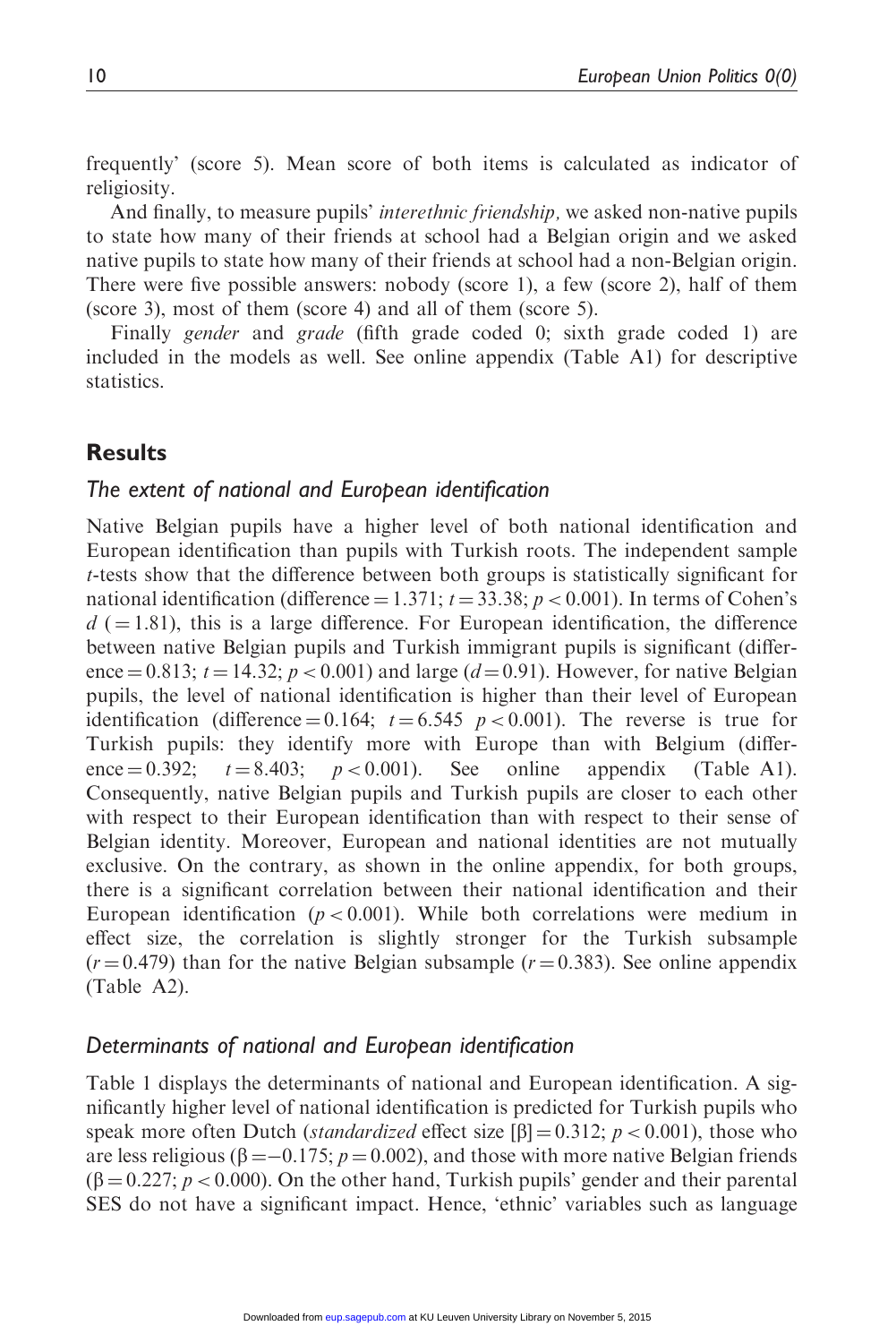| values (p) and varianc<br>Table I. Multilevel | e components. | regression on national identification and European identification: Unstandardized coefficients (b), standard errors (SEs), p |       |                |                         |       |          |                         |       |                       |                         |       |
|-----------------------------------------------|---------------|------------------------------------------------------------------------------------------------------------------------------|-------|----------------|-------------------------|-------|----------|-------------------------|-------|-----------------------|-------------------------|-------|
|                                               |               |                                                                                                                              |       | Turkish sample |                         |       |          |                         |       | Native Belgian sample |                         |       |
|                                               |               | National Identification                                                                                                      |       |                | European identification |       |          | National identification |       |                       | European identification |       |
|                                               | م             | (35)                                                                                                                         | Þ     | م              | (SE)                    | Þ     | ٩        | (35)                    | Þ     | ٩                     | (SE)                    | Þ     |
| Intercept                                     | 2.968         | (0.067)                                                                                                                      | 0.000 | 3.424          | (0.088)                 | 0.000 | 4.460    | (0.033)                 | 0.000 | 4.384                 | (0.045)                 | 0.000 |
| Grade $(I = s(xth)$                           | 0.299         | (0.109)                                                                                                                      | 0.006 | 0.256          | (0.116)                 | 0.027 | $-0.022$ | (0.054)                 | 0.685 | 0.058                 | (0.048)                 | 0.228 |
| Gender (I = girl)                             | 0.026         | (0.077)                                                                                                                      | 0.733 | 0.149          | (0.095)                 | 0.118 | $-0.035$ | (0.036)                 | 0.329 | $-0.256$              | (0.049)                 | 000   |
| Parental SES                                  | $-0.020$      | (0.018)                                                                                                                      | 0.260 | 0.051          | (0.023)                 | 0.029 | 0.009    | (0.012)                 | 0.417 | 0.067                 | (0.017)                 | 0.000 |
| Language use                                  | 0.357         | (0.055)                                                                                                                      | 0.000 | 0.233          | (0.060)                 | 0.000 | 0.159    | (0.078)                 | 0.042 | 0.024                 | (0.074)                 | 0.742 |
| Religiosity                                   | $-0.176$      | (0.056)                                                                                                                      | 0.002 | 0.052          | (0.059)                 | 0.378 | 0.046    | (0.024)                 | 0.058 | 0.018                 | (0.025)                 | 0.475 |
| Interethnic friendships                       | 0.184         | (0.038)                                                                                                                      | 0.000 | 0.095          | (0.049)                 | 0.052 | $-0.053$ | (0.023)                 | 0.024 | $-0.047$              | (0.032)                 | 0.138 |
| Variance components                           |               |                                                                                                                              |       |                |                         |       |          |                         |       |                       |                         |       |
| Student level                                 | 0.560         | (0.052)                                                                                                                      | 0.000 | 0.791          | (0.055)                 | 0.000 | 0.388    | (0.020)                 | 0.000 | 0.605                 | (0.046)                 | 0.000 |
| School level                                  | 0.002         | (0.044)                                                                                                                      | 0.959 | 0.021          | (0.029)                 | 0.459 | 0.015    | (0.010)                 | 0.119 | 0.020                 | (0.011)                 | 0.062 |
|                                               |               | N pupils = 358                                                                                                               |       |                | $N$ pupils $=$ 347      |       |          | $N$ pupils = $1048$     |       |                       | N pupils = 1025         |       |
|                                               |               | $N$ schools $=49$                                                                                                            |       |                | $N$ schools $=49$       |       |          | $N$ schools $=60$       |       |                       | $N$ schools $=60$       |       |
|                                               |               |                                                                                                                              |       |                |                         |       |          |                         |       |                       |                         |       |

Note: SES: socioeconomic status.

Note: SES: socioeconomic status.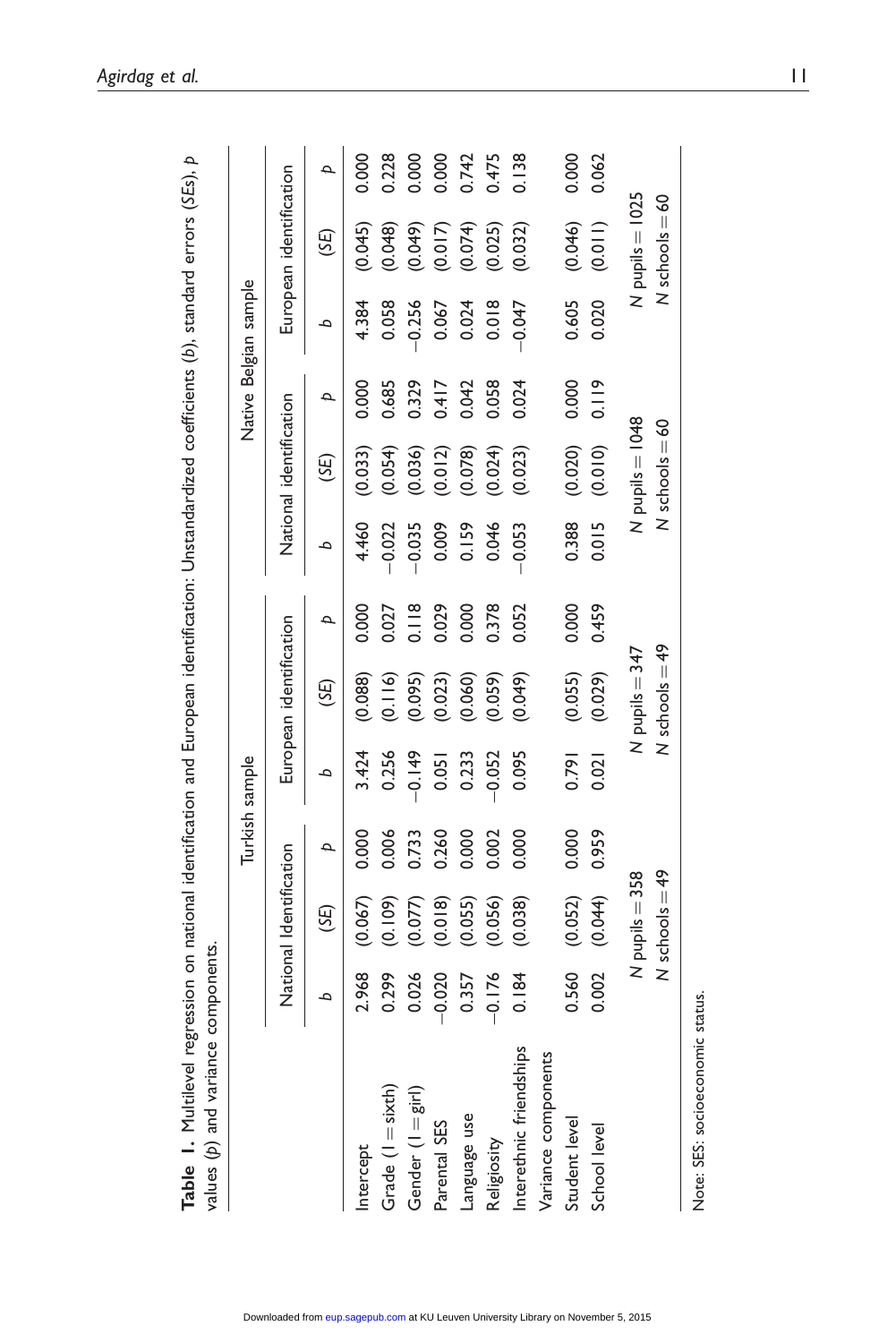|                            | Turkish sample                       |         |       | Native Belgian sample |                  |       |  |
|----------------------------|--------------------------------------|---------|-------|-----------------------|------------------|-------|--|
|                            | b                                    | (SE)    | Þ     | b                     | (SE)             | Þ     |  |
| Intercept                  | $-0.212$                             | (0.084) | 0.012 | 0.142                 | (0.081)          | 0.079 |  |
| Grade $(I = sixth)$        | 0.420                                | (0.088) | 0.000 | 0.479                 | (0.074)          | 0.000 |  |
| Gender $(I = \text{girl})$ | $-0.201$                             | (0.101) | 0.045 | $-0.101$              | (0.050)          | 0.043 |  |
| <b>Parental SES</b>        | 0.071                                | (0.022) | 0.001 | 0.127                 | (0.016)          | 0.000 |  |
| Language use               | $-0.053$                             | (0.065) | 0.419 | 0.089                 | (0.072)          | 0.217 |  |
| Religiosity                | $-0.022$                             | (0.051) | 0.658 | $-0.001$              | (0.027)          | 0.966 |  |
| Interethnic friendships    | $-0.089$                             | (0.040) | 0.027 | 0.020                 | (0.032)          | 0.533 |  |
| National identification    | 0.050                                | (0.061) | 0.416 | 0.058                 | (0.043)          | 0.179 |  |
| European identification    | 0.137                                | (0.055) | 0.013 | 0.160                 | (0.036)          | 0.000 |  |
| Variance components        |                                      |         |       |                       |                  |       |  |
| Student level              | 0.470                                | (0.039) | 0.000 | 0.526                 | (0.030)          | 0.000 |  |
| School level               | 0.126                                | (0.055) | 0.021 | 0.129                 | (0.041)          | 0.002 |  |
|                            | N pupils $=$ 347<br>N schools $=$ 49 |         |       |                       | N pupils $=$ 998 |       |  |
|                            |                                      |         |       |                       | N schools $=$ 59 |       |  |

Table 2. Multilevel regression on academic achievement: Unstandardized coefficients (b), standard errors (SEs), p values (p) and variance components.

Note: SES: socioeconomic status.

use, religiosity and interethnic friendships are more closely related to national identification than 'social' variables such as gender and parental SES are.

Regarding Turkish pupils' European identification, the parameters in Table 1 indicate religiosity is not related to European identification, a finding that contrasts with the significant effect of this variable on national identification. While Turkish pupils' language use is significantly related to European identification ( $\beta = 0.202$ ,  $p < 0.001$ ), language use was more strongly associated with national identification (difference in unstandardized effect size  $= 0.124$ ). Turkish pupils' European identification is more closely defined by parental SES, which has a significant effect  $(\beta = 0.099; p = 0.029)$ . That is, Turkish pupils from lower SES families tend to identify less with Europe. Finally, Turkish pupils in a higher grade (i.e. sixth grade) exhibit higher levels of both Belgian and European identification than in fifth grade, which implies that their common identities increase over time.

Regarding the parameters for the Belgian sample with respect to both common identities, Table 2 makes clear that the predictors are in line with those for Turkish pupils. Ethnic variables (language use, religiosity and interethnic friendships) are significantly related to native Belgian pupils' national identification. That is, native Belgian pupils who speak more frequently Dutch ( $\beta = 0.108$ ;  $p = 0.042$ ), who are more religious ( $\beta = 0.066$ ;  $p = 0.058$ ) and who have less non-native friends  $(\beta = -0.067; p = 0.024)$  tend to exhibit higher levels of national identification.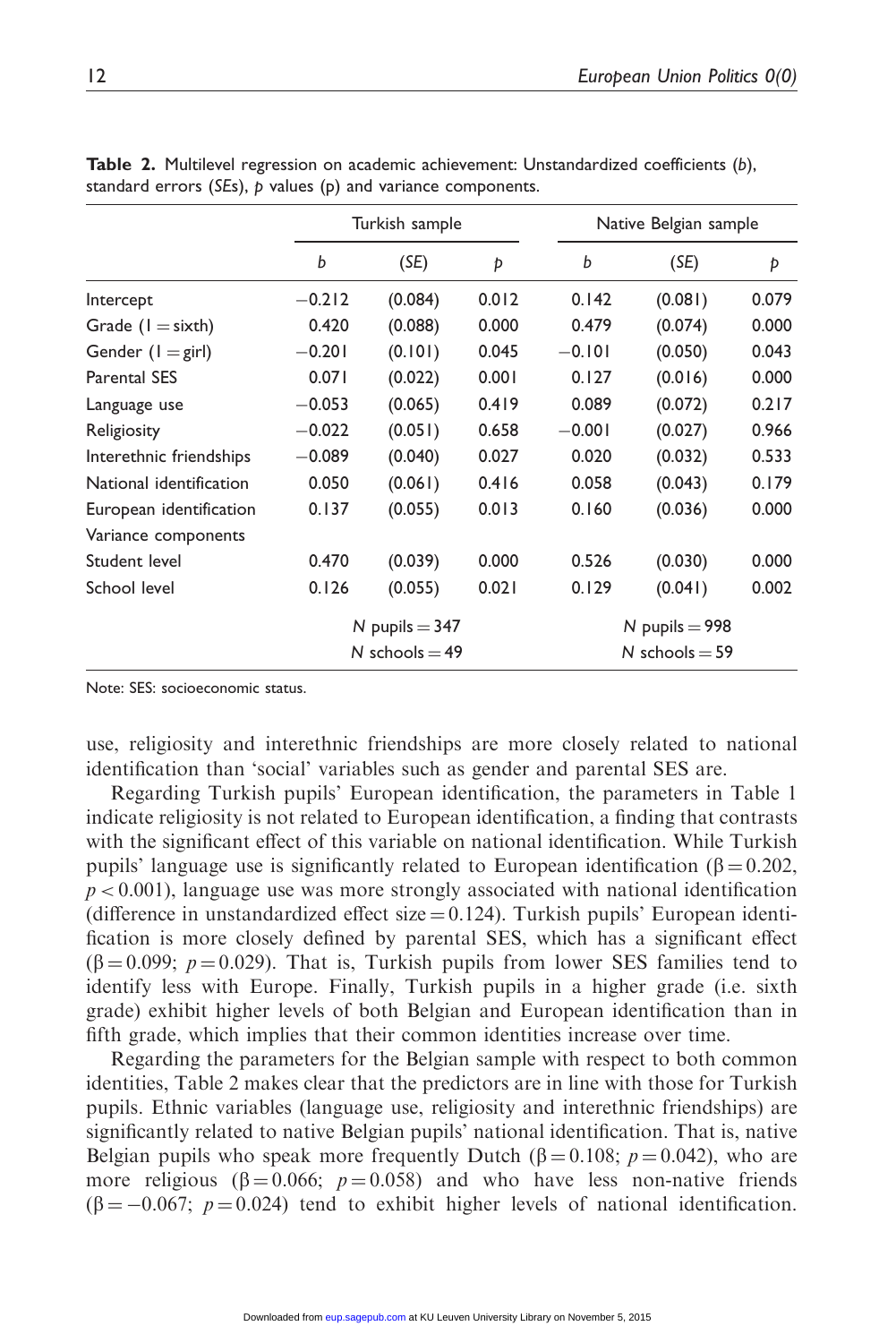Social variables (gender and parental SES) are not significantly associated with native Belgian pupils' national identification.

The social background also affects the level of European identification of native Belgian: native Belgian girls tend to identify less with Europe than boys  $(\beta = -0.160; p < 0.000)$  and pupils from higher SES families identify more with Europe ( $\beta = 0.155$ ;  $p < 0.000$ ). Ethnic variables (language use, religiosity and interethnic friendships) do not have a significant impact on native Belgian pupils' European identification.

## Effects on academic achievement

In Table 2, the effects of national and European identification on pupils' academic achievement are shown. The results indicate that, all else being equal, national identification is not significantly related to pupils' academic achievement. This is the case for native Belgian pupils ( $\beta = 0.045$ ;  $p = 0.179$ ) and for Turkish pupils  $(\beta = 0.056; p = 0.416)$ . The level of European identification, on the other hand, is significantly related to academic achievement of Turkish pupils  $(\beta = 0.170)$ ;  $p = 0.013$ ) and to the academic performance of native Belgian pupils ( $\beta = 0.160$ ;  $p < 0.000$ ). According to Keith's (2014) rules for standardized effect sizes on school learning, both correlates are moderate in effect size, that is, they are larger than 0.1. Other covariates reported in Table 2 are not the primary concern of this study.

## Conclusion and discussion

The historical understanding and the present-day representation of national identities in European democracies are those of static categories that are primarily connoted with the (Caucasian) ethnic majority. In such sociopolitical contexts, immigrants and their children are deprived of the legitimacy to claim an affinity with a nation (Alba and Foner, 2014; Fleischmann and Phalet, 2015). Consequently, the question arises whether there are alternative, unifying common identities. The aim of this study was to investigate whether European identity is a potentially unifying, feasible and functional alternative to national identity. For this purpose, we examined the extent, the determinants and the consequences of national and European identification among (immigrant) Turkish and native Belgian pupils, with data gathered from 1629 pupils across 68 schools in Belgium.

The first focus of this study was the extent of both common identities among both groups. The results made clear that Turkish pupils identify more with Europe than they do with Belgium. The reverse is true for native Belgian pupils: they identify more with the national category than with Europe. While native Belgian pupils still have a stronger European identification than Turkish pupils, both groups are closer to each other with respect to their European identification than with respect national (Belgian) identification. Moreover, in line with previous research (see Duchesne and Frognier, 2008; Medrano and Gutiérrez, 2001), the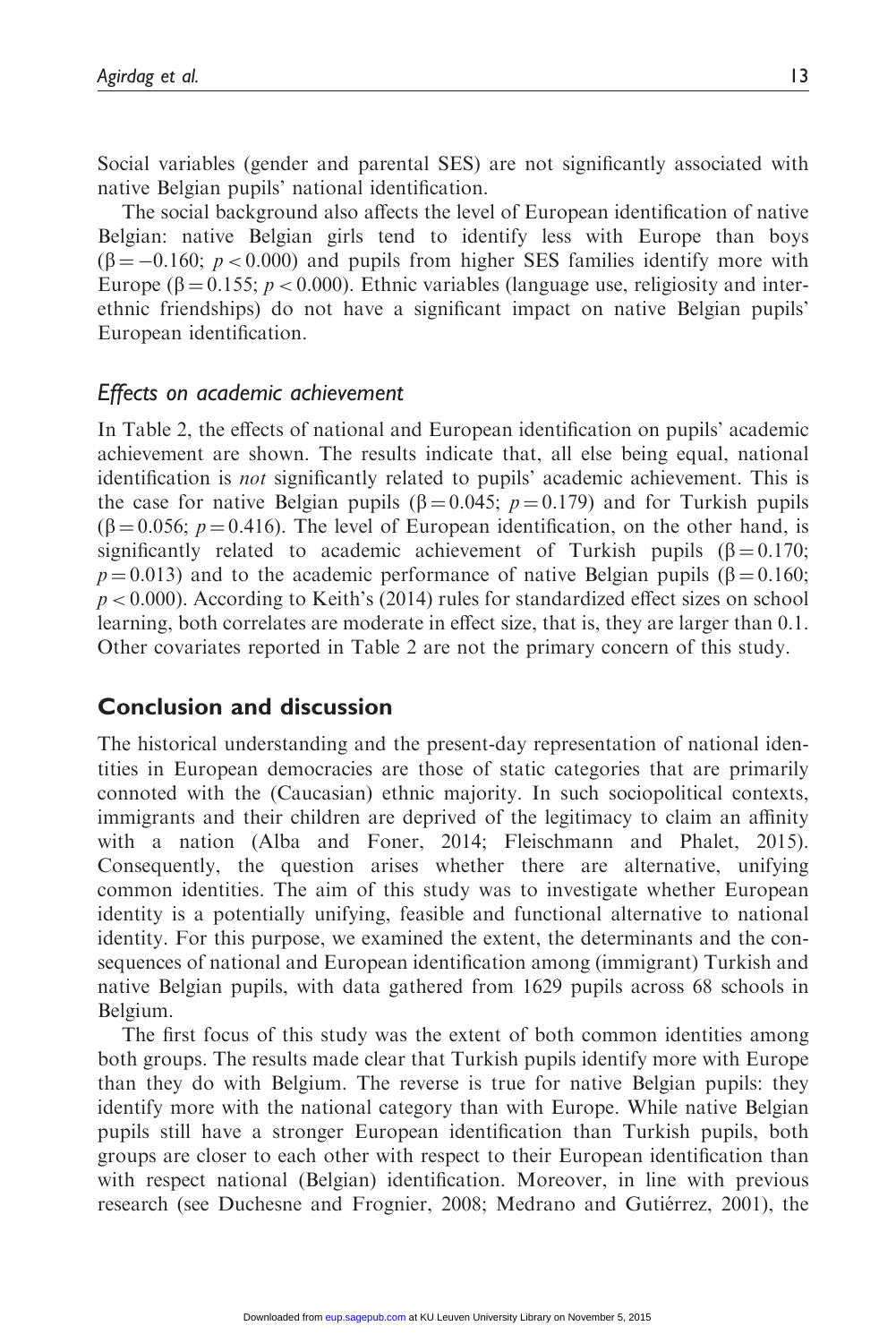results of this study show that national identification and European identification are not mutually exclusive; they are rather positively related to each other. These findings support the idea that in ethnically diverse contexts, European identity has a higher potential than national identities to become a unifying common identity. That is because European identification forms a middle ground where both groups can meet. At the same time, it has the benefit that it does not conflict with national identities (like ethnic identities are perceived to be).

Secondly, we investigated how both common identities are determined by ethnic and social factors. Our results indicated that for both groups (Turkish pupils and native Belgian pupils), the level of national identification is more closely defined by ethnic variables (i.e. language use and religiosity), than by social background variables (i.e. gender and parental SES). The latter turns out to be unrelated to the level of national identification. The reverse is true with respect to European identification. Socioeconomic background seems to have a small but significant effect on pupils' European identification: pupils from more wealthy families tend to identify slightly more with Europe than pupils with less wealthy parents do. Again, this holds true for both groups. Ethnic variables, on the other hand, were mostly unrelated to the level of European identification of both native Belgian and Turkish pupils.

These results are in support of Habermas' (2001, 2002) assertion that European identity is less ethically defined, but is a civic identity. That is, European identification is not dependent on religiosity and is less dependent on language use than national identity is. In other words, European identity is more *permeable* than national identity. However, the gender and SES effect on European identification implies that there are social thresholds to overcome before European identity can be promoted as an alternative unifying category. Previous studies also noted the gender gap and social class effects on European identity (e.g. Citrin and Sides, 2004; Fligstein, 2009), but it is surprising that the elitist and masculine character of European identity is already present at the age of 11.

A third focus of this study was the relationship between the examined common identifications and pupils' academic performance as measured by a standardized math achievement test. The multilevel analyses revealed that the level of national identification was not significantly related to pupils' academic achievement, not on the performance of Turkish pupils, nor on those of native Belgian pupils. In contrast, the level of European identification was moderately related to higher academic achievement for both groups. However, we are aware of the fact that it is hard to make a causal claim here. Indeed, the direction of the observed relationship cannot be defined with cross-sectional data and it is impossible to rule out causality issues with any non-experimental design. Nevertheless, even a scenario where academic performance is the steering force behind the level European identification is interesting and deserves further research attention, preferably with longitudinal data from different sociopolitical contexts. If it turns out that European identification has a positive effect on pupils' sense of belonging to their schools, and consequently to their academic performance, this might be a very solid argument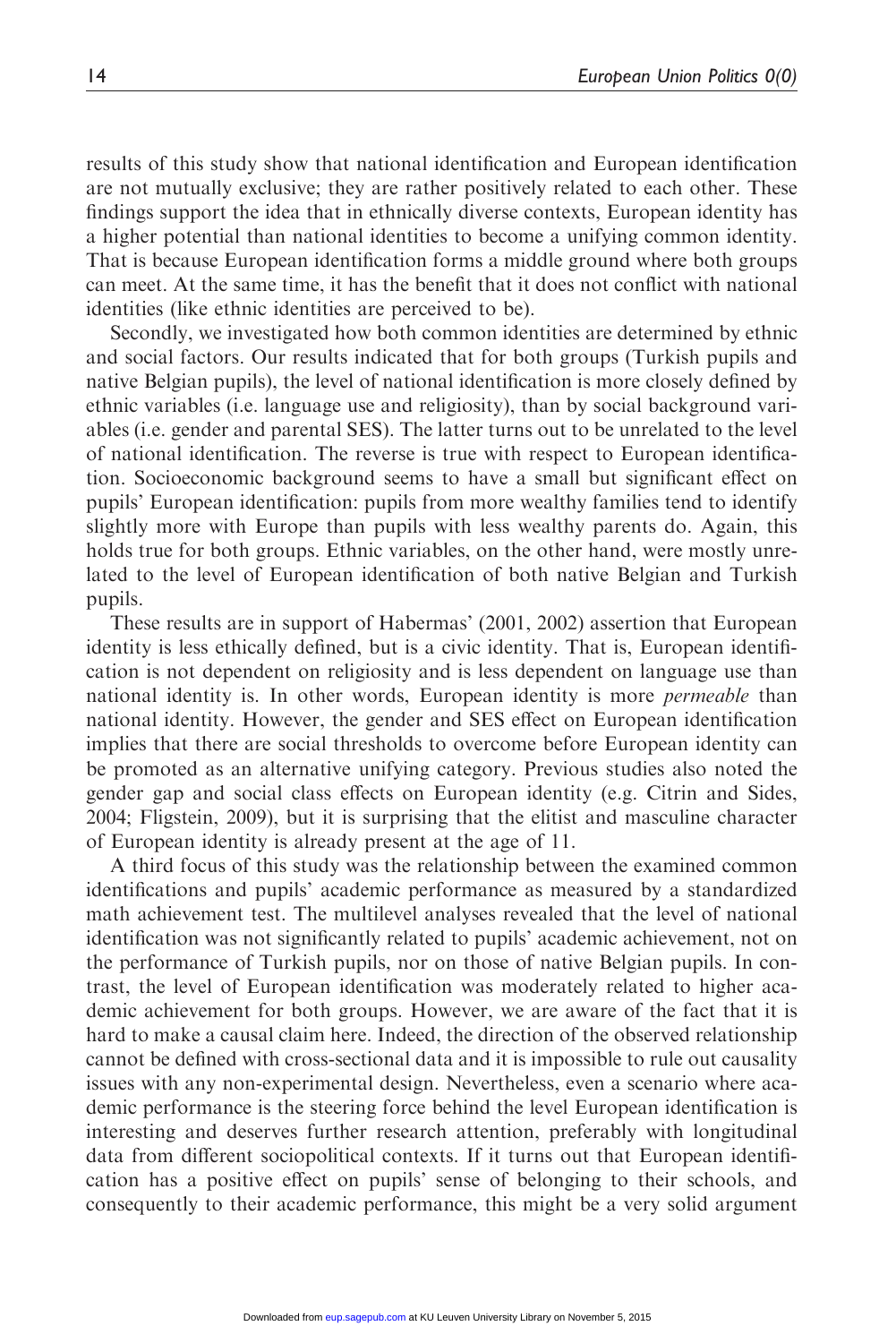to further promote the European identity as for the next generations in Europe. On the other hand, if it turns out that academic success results in higher European identification, further analyses should be carried out to determine why this relationship emerges.

But even apart from the relationship between European identification and academic achievement, this study has shown that European identification is a promising category, one that is more permeable than national identities, while the two categories are not mutually exclusive. Most importantly, as European identification seems to form a middle ground for natives and immigrant children, it has the potential to become a shared identity, something that is critically needed in the current political context of the ever diverse Europe.

#### Funding

The author(s) disclosed receipt of the following financial support for the research, authorship, and/or publication of this article: O Agirdag was supported by a Veni-grant by the Netherlands Organisation for Scientific Research (NWO) (project no. 451-14-010).

#### **References**

- Abedi J, Hofstetter CH and Lord C (2004) Assessment accommodations for English language learners: Implications for policy-based empirical research. Review of Educational Research 74(1): 1–28.
- Agirdag O, Huyst P and Van Houtte M (2012) Determinants of the formation of a European identity among children: Individual-and school-level influences. Journal of Common Market Studies 50(2): 198–213.
- Agirdag O, Van Houtte M and Van Avermaet P (2011) Ethnic school context and the national and sub-national identifications of pupils. Ethnic and Racial Studies 34(2): 357–378.
- Alba R and Foner N (2014) Comparing immigrant integration in North America and Western Europe: How much do the grand narratives tell us? *International Migration* Review 48(1): 263–291.
- Alba R and Nee V (1997) Rethinking assimilation theory for a new era of immigration. International Migration Review 31(4): 826–874.
- Altschul I, Oyserman D and Bybee D (2006) Racial-ethnic identity in mid-adolescence: Content and change as predictors of academic achievement. Child Development 77(5): 1155–1169.
- Barrett M (1996) English children's acquisition of a European identity. In: Breakell G and Lyons E (eds) Changing European Identities: Social Psychological Analyses of Social Change. Oxford: Butterworth-Heinemann, pp. 349–370.
- Barrett M (2002) Children's views of Britain and Britishness in 2001. In: Annual conference of the developmental psychology section of the British Psychological Society, Sussex, UK, 5–8 September 2002, pp. 1–28. Available at:<http://epubs.surrey.ac.uk/1644/1/fulltext.pdf> (accessed 23 September 2015).
- Baysu G, Phalet K and Brown R (2011) Dual identity as a two-edged sword identity: Threat and minority school performance. Social Psychology Quarterly 74(2): 121–143.
- Bianchi M, Mummendey A, Steffens MC, et al. (2010) What do you mean by European? Evidence of spontaneous ingroup projection. Personality & Social Psychology Bulletin 36(7): 960–974.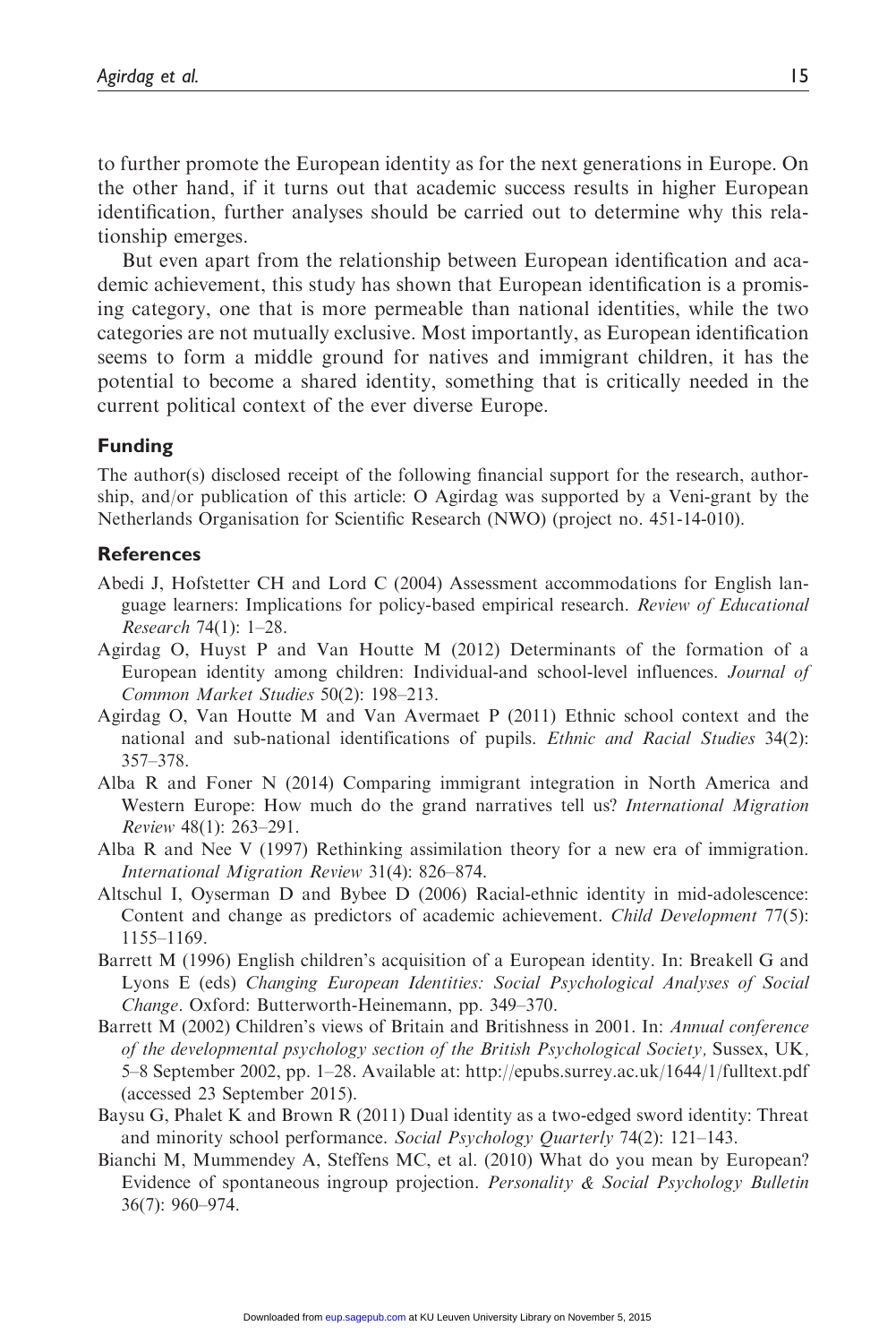- Billiet J, Maddens B and Beerten R (2003) National identity and attitude toward foreigners in a multinational state: A replication. Political Psychology 24(2): 241–257.
- Boehnke K and Fuss D (2008) What part does europe play in the identity building of young European adults? Perspectives on European Politics and Society 9(4): 466–479.
- Branscombe NR, Schmitt MT and Harvey RD (1999) Perceiving pervasive discrimination among African Americans: Implications for group identification and well-being. Journal of Personality and Social Psychology 77(1): 135.
- Bruter M (2004) On what citizens mean by feeling 'European': Perceptions of news, symbols and borderless-ness. Journal of Ethnic and Migration Studies 30(1): 21–39.
- Bruter M (2005) Citizens of Europe? The Emergence of a Mass European Identity. Houndmills, Basingstoke, Hampshire: Palgrave Macmillan.
- Carey S (2002) Undivided loyalties Is national identity an obstacle to European integration? European Union Politics 3(4): 387–413.
- Carrington B and Short G (1995) What makes a person British Children's conceptions of their national culture and identity. Educational Studies 21(2): 217–238.
- Cinnirella M and Hamilton S (2007) Are all Britons reluctant Europeans? Exploring European identity and attitudes to Europe among British citizens of South Asian ethnicity. Ethnic and Racial Studies 30(3): 481–501.
- Citrin J and Sides J (2004) More than Nationals: How identity choice matters in the new Europe. In: Herrmann R, Risse T and Brewer M (eds) Transnational Identities: Becoming European in the EU. Lanham: Rowman & Littlefield Publishers.
- Davis C, Aronson J and Salinas M (2006) Shades of threat: Racial identity as a moderator of stereotype threat. Journal of Black Psychology 32(4): 399–417.
- Dejaeghere Y and Quintelier E (2008) Does European citizenship increase tolerance in young people? European Union Politics 9(3): 339–362.
- Duchesne S and Frognier AP (2008) National and European identifications: A dual relationship. Comparative European Politics 6(2): 143–168.
- Dudal P and Deloof G (2004) Vrij centrum voor leerlingenbegeleiding. Leerlingenvolgsysteem. Wiskunde: Toetsen 5 – Basisboek. Antwerpen: Garant.
- Eccles JS, Wong CA and Peck SC (2006) Ethnicity as a social context for the development of African-American adolescents. Journal of School Psychology 44(5): 407–426.
- Ecirli A (2011) Feeling ''European'' and European identity. Public perceptions in Turkey– EU relation. Sociologie Românească 9(1): 80–87.
- Enders CK and Bandalos DL (2001) The relative performance of full information maximum likelihood estimation for missing data in structural equation models. Structural Equation Modeling 8(3): 430–457.
- Erikson R, Goldthorpe JH and Portocarero L (1979) Intergenerational class mobility in 3 Western European societies – England, France and Sweden. British Journal of Sociology 30(4): 415–441.
- Faas D (2007) Youth, Europe and the nation: The political knowledge, interests and identities of the new generation of European youth. Journal of Youth Studies 10(2): 161–181.
- Fleischmann F and Phalet K (2015) Identity conflict or compatibility: A comparison of Muslim minorities in five European cities. *Political Psychology*. Epub ahead of print 16 June 2015. DOI: 10.1111/pops.12278.
- Fligstein N (2009) Who are the Europeans and how does this matter for politics. In: Checkel JT and Katzenstein PJ (eds) European Identity. Cambridge: Cambridge University Press, pp. 132–166.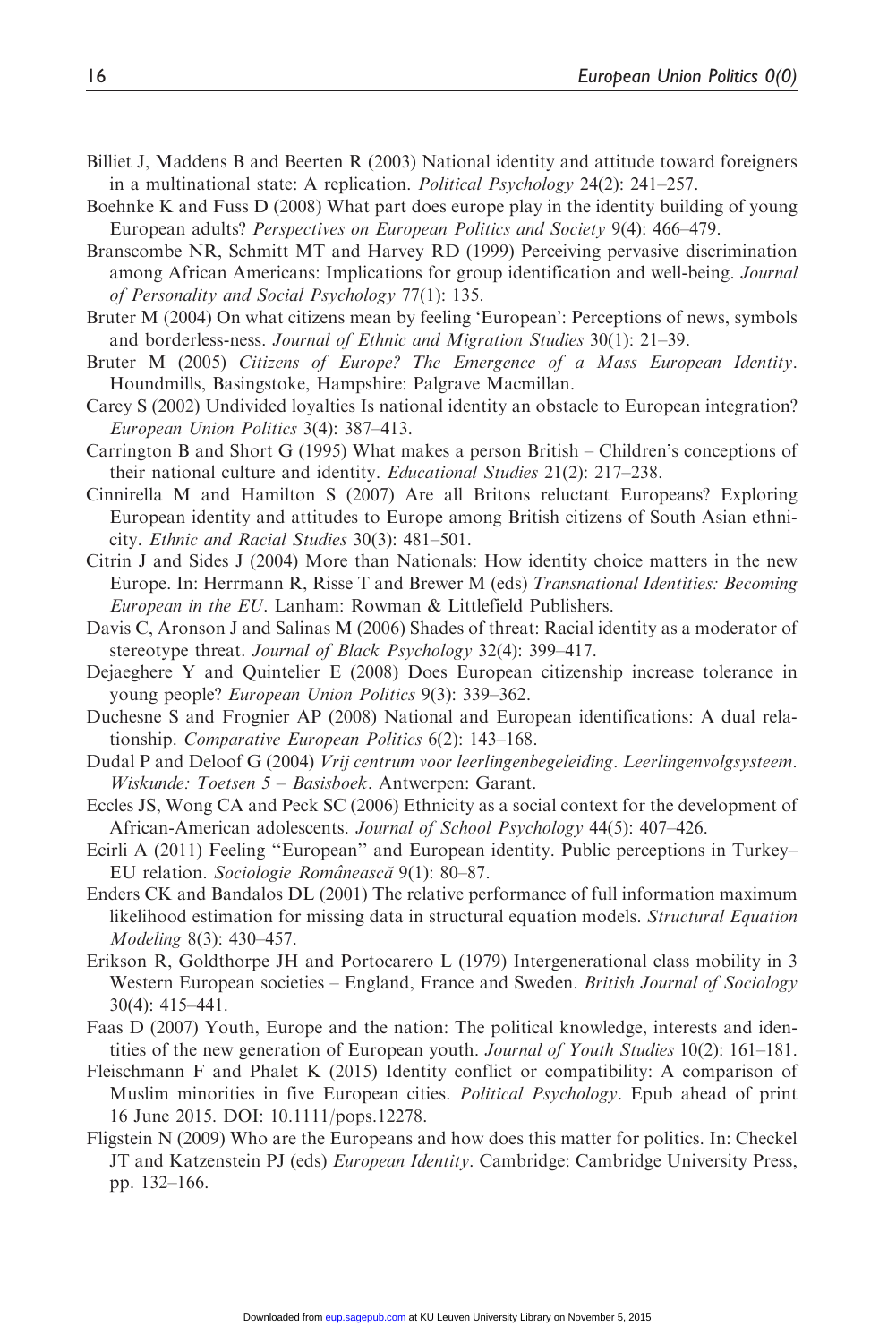- Gerhards J and Hans S (2011) Why not Turkey? Attitudes towards Turkish membership in the EU among citizens in 27 European countries. Journal of Common Market Studies 49(4): 741–766.
- Gordon MM (1964) Assimilation in American Life: The Role of Race, Religion, and National Origins. New York: Oxford University Press.
- Habermas J (2001) Why Europe needs a constitution. New Left Review 11: 5–26.
- Habermas J (2002) Toward a European political community. Society 39(5): 58-61.
- Hannover B, Morf CC, Neuhaus J, et al. (2013) How immigrant adolescents' self-views in school and family context relate to academic success in Germany. Journal of Applied Social Psychology 43(1): 175–189.
- Hochman O and Davidov E (2014) Relations between second-language proficiency and national identification: The case of immigrants in Germany. *European Sociological* Review 30(3): 344–359.
- Hooghe L and Marks G (2005) Calculation, community and cues public opinion on European integration. European Union Politics 6(4): 419–443.
- Hutnik N (1991) Ethnic Minority Identity: A Social Psychological Perspective. Oxford: Oxford University Press.
- Johnson MK, Crosnoe R and Elder GH (2001) Students' attachment and academic engagement: The role of race and ethnicity. Sociology of Education 74(4): 318–340.
- Keith TZ (2014) Multiple Regression and Beyond: An Introduction to Multiple Regression and Structural Equation Modeling. New York: Routledge.
- Kennedy R (2013) The role of supranational identity in promoting democratic values. European Union Politics 14(2): 228–249.
- Kösebalaban H (2007) The permanent "other"? Turkey and the question of European identity. Mediterranean Quarterly 18(4): 87–111.
- Kundnani A (2007) Integrationism: The politics of anti-Muslim racism. Race & Class 48(4): 24–44.
- Kunovich RM (2009) The sources and consequences of national identification. American Sociological Review 74(4): 573–593.
- Lam V and Smith G (2009) African and Caribbean adolescents in Britain: Ethnic identity and Britishness. Ethnic and Racial Studies 32(7): 1248–1270.
- Leszczensky L (2013) Do national identification and interethnic friendships affect one another? A longitudinal test with adolescents of Turkish origin in Germany. Social Science Research 42(3): 775–788.
- Levrau F and Loobuyck P (2013) Is multiculturalism bad for social cohesion and redistribution? The Political Quarterly 84(1): 101–109.
- Luhtanen R and Crocker J (1992) A collective Self-Esteem Scale Self-evaluation of one's social identity. Personality and Social Psychology Bulletin 18(3): 302–318.
- Maddens B, Billiet J and Beerten R (2000) National identity and the attitude towards foreigners in multi-national states: The case of Belgium. Journal of Ethnic and Migration Studies 26(1): 45–60.
- Maxwell R (2009) Caribbean and South Asian identification with British society: The importance of perceived discrimination. Ethnic and Racial Studies 32(8): 1449–1469.
- McLaren L (2007) Explaining opposition to Turkish membership in the EU. *European* Union Politics 8(2): 251–278.
- Medrano JD and Gutiérrez P (2001) Nested identities: National and European identity in Spain. Ethnic and Racial Studies 24(5): 753–778.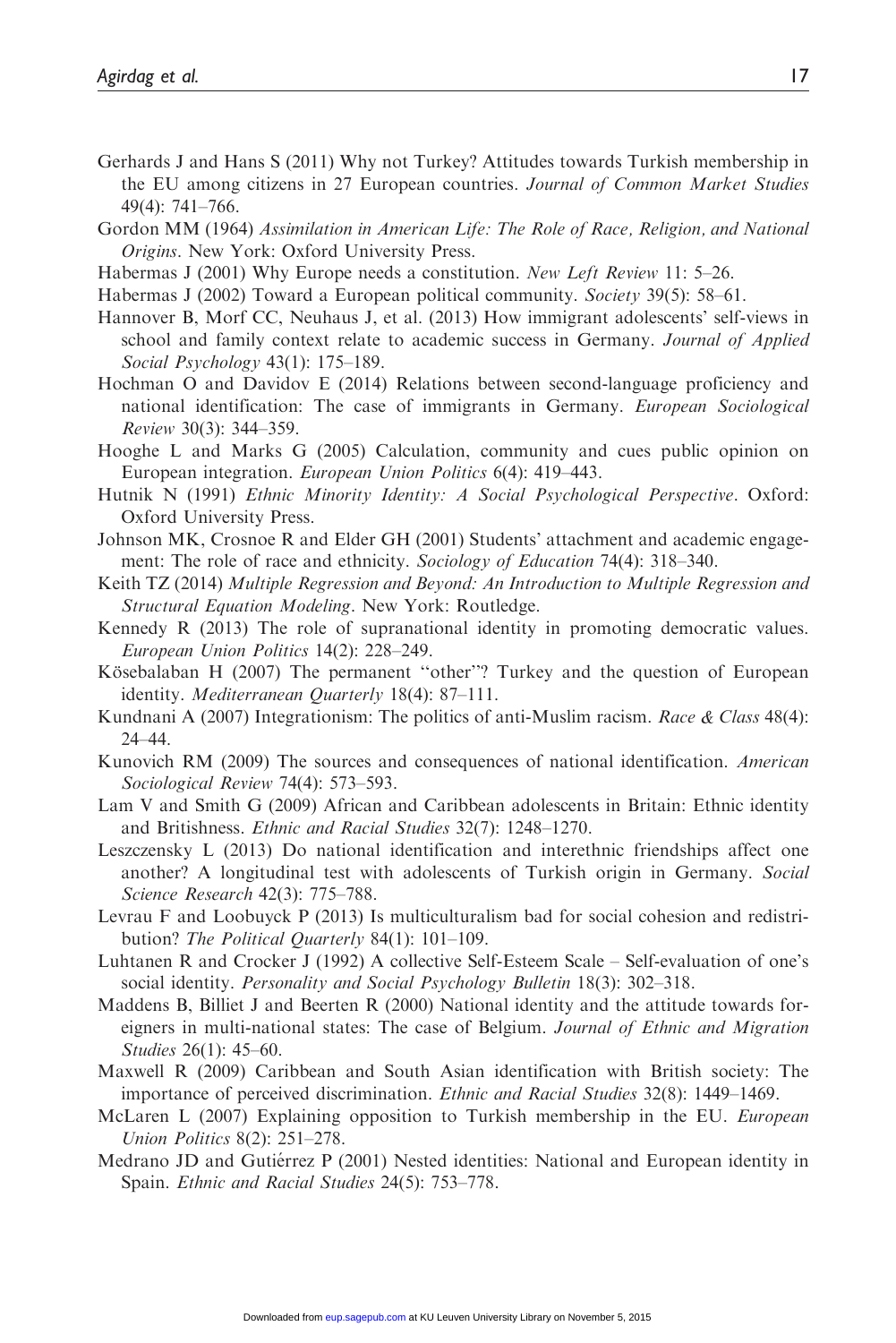- Modood T (2005) Multicultural Politics: Racism, Ethnicity, and Muslims in Britain. Minneapolis: University of Minnesota Press.
- Mummendey A and Wenzel M (1999) Social discrimination and tolerance in intergroup relations: Reactions to intergroup difference. Personality and Social Psychology Review 3(2): 158–174.
- Ogbu J (1994) Racial stratification and education in the United States: Why inequality persists. The Teachers College Record 96(2): 264–298.
- Pehrson S, Vignoles VL and Brown R (2009) National identification and anti-immigrant prejudice: Individual and contextual effects of national definitions. Social Psychology Quarterly 72(1): 24–38.
- Philippou S (2005) Constructing national and European identities: The case of Greek-Cypriot pupils. Educational Studies 31(3): 293–315.
- Phinney JS, Cantu CL and Kurtz DA (1997) Ethnic and American identity as predictors of self-esteem among African American, Latino, and White adolescents. Journal of Youth and Adolescence 26(2): 165–185.
- Phinney JS, Horenczyk G, Liebkind K, et al. (2001) Ethnic identity, immigration, and wellbeing: An interactional perspective. Journal of Social Issues 57: 493–510.
- Quintelier E, Verhaegen S and Hooghe M (2014) The intergenerational transmission of European identity: The role of gender and discussion within families. Journal of Common Market Studies 52(5): 1103–1119.
- Reeskens T and Wright M (2013) Nationalism and the cohesive society: A multilevel analysis of the interplay among diversity, national identity, and social capital across 27 European societies. Comparative Political Studies 46(2): 153–181.
- Reizabal L, Valencia J and Barrett M (2004) National identifications and attitudes to national ingroups and outgroups amongst children living in the Basque Country. Infant and Child Development 13(1): 1–20.
- Risse T (2003) The Euro between national and European identity. Journal of European Public Policy 10(4): 487–505.
- Risse T (2012) Identity matters: Exploring the ambivalence of EU foreign policy. Global Policy 3(1): 87–95.
- Sabatier C (2008) Ethnic and national identity among second-generation immigrant adolescents in France: The role of social context and family. Journal of Adolescence 31(2): 185–205.
- Sigalas E (2010) Cross-border mobility and European identity: The effectiveness of intergroup contact during the ERASMUS year abroad. European Union Politics 11(2): 241–265.
- Stevens PA, Charalambous P, Tempriou A, et al. (2014) Testing the relationship between nationalism and racism: Greek-Cypriot students' national/ethnic identities and attitudes to ethnic out-groups. Journal of Ethnic and Migration Studies 40(11): 1736–1757.
- Tajfel H (1981) Human Groups and Social Categories. Cambridge: Cambridge University Press.
- Trickett EJ and Birman D (2005) Acculturation, school context, and school outcomes: Adaptation of refugee adolescents from the former Soviet Union. Psychology in the Schools 42(1): 27–38.
- Verhaegen S, Hooghe M and Meeusen C (2013) Opportunities to learn about Europe at school. A comparative analysis among European adolescents in 21 European member states. Journal of Curriculum Studies 45(6): 838–864.